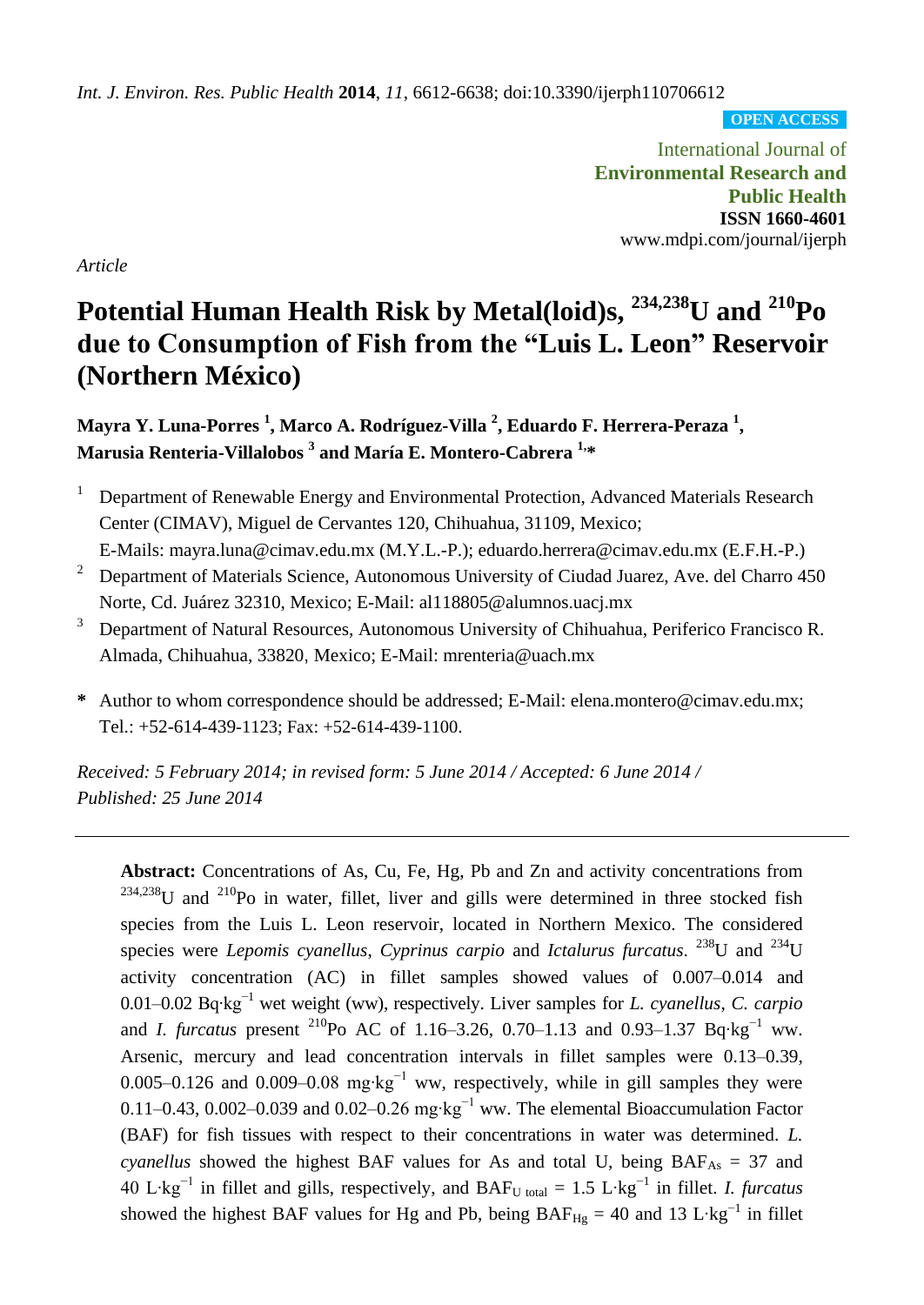and gills, and  $BAF_{Pb} = 6.5$  and 22 L⋅kg<sup>-1</sup> in fillet and gills, respectively. Some metal(loid) concentrations are slightly higher than European regulations for fish fillets. The difference in concentrations of metal(loid)s in fillet among the studied species is probably due to their differences in diet and habitat.

**Keywords:** bioaccumulation; metal(loid)s; fish; *Lepomis cyanellus*; *Cyprinus carpio*; *Ictalurus furcatus*; uranium; polonium; Chihuahua

# **1. Introduction**

Historically, levels of metal(loid)s in aquatic ecosystems have been increasing, due to mining, industrial and agricultural activities [1–7]. Metal(loid)s in the aquatic environment are bioaccumulative, not biodegradable and may be incorporated into the food chain. The consumption of fish loaded with metal(loid)s may impact human health. For example, arsenic has been recognized as a very hazardous element pollutant. Skin diseases like hyperpigmentation, keratosis, and possible vascular complications, as well as different types of cancer have been attributed to their ingestion or inhalation [8]. Lead is a cumulative pollutant that affects multiple body systems, including the neurologic, hematologic, gastrointestinal, cardiovascular, and renal systems [9]. Intake of uranium has toxic effects, particularly in the urinary system [10].

Fish are good bioindicators of pollution in the aquatic environment, because they accumulate metal(loid)s in a manner depending on their position in the trophic levels and their feeding habits. In addition, fish are easily sampled and they are of different sizes and ages [11,12]. As a consequence of pollution, regulated intake of fish has been suggested [13].

Metal(loid)s content in fish and water has been the subject of many recent studies [12,14–18]. The importance of studying radionuclide concentrations in fish has been emphasized as well. The oxidative stress generated in fish exposed to uranium is probably a result of the stimulation of reactive oxygen species production in the course of redox reactions, causing damage to tissues by alteration of nuclear acids, proteins, lipids or carbohydrates [19,20]. <sup>210</sup>Po is considered to be one of the most toxic naturally occurring radionuclides [21]. Moreover, high uranium and  $^{210}$ Po concentrations have been found in freshwater fish tissues from reservoirs polluted by uraniferous tailings [22–24].

The concentration of metal(loid)s in gills reflects the concentration of these elements in the water where fish live. In addition, the liver function in the body of animals results in the accumulation of toxins in their tissues, including metal(loid)s [25]. Thus liver and gills in fish are often recommended as environmental indicator organs of water pollution [26].

Intake of radionuclides and metal(loid)s by fish depends on their bioavailability, which in turn depends on their ionic species and on possible chemical compounds interacting with external organs or being ingested. Concentration of metal(loid)s vary according to their speciation during exposure, degree of biomagnification and target organs [27,28].

The Conchos River is one of the most important water sources in Northern Mexico and the main surface waterway in the arid state of Chihuahua. The Luis L. Leon reservoir is the last major reservoir before the Conchos River enters the Rio Grande at the Texas-Chihuahua border (see Figure 1 below).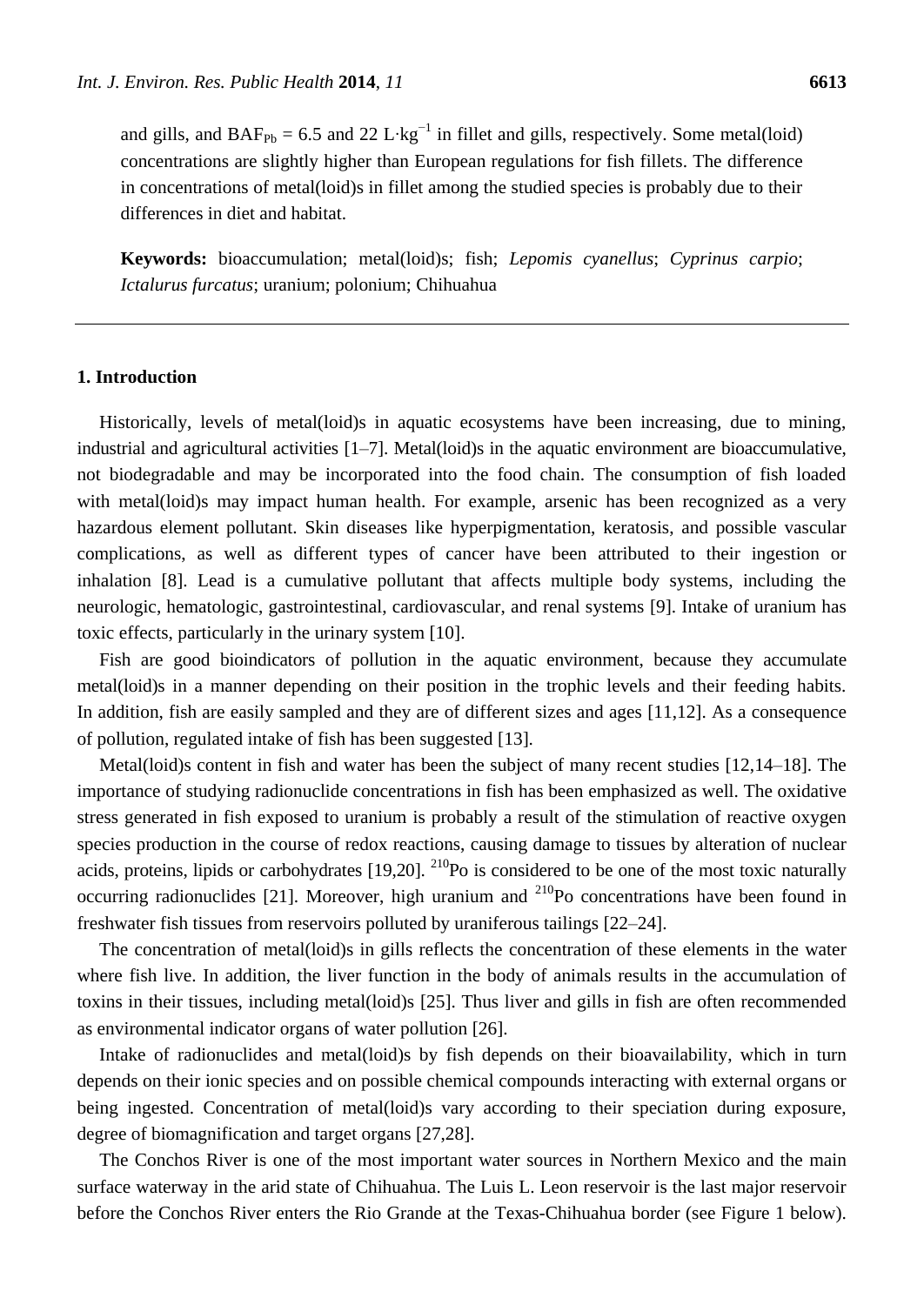This reservoir provides flood control and it is a major source of irrigation for pasture and cropland, as well as a location for recreational and commercial fishing. Furthermore, the Water Treaty of 1944 for the "Utilization of Waters of the Colorado and Tijuana Rivers and of the Rio Grande" established the amount of water that United States and Mexico should share from different basins. The amount and quality of water from Conchos River tributary to Rio Grande is controlled essentially by the Luis L Leon reservoir [29].

**Figure 1.** Luis L. Leon reservoir in Chihuahua State. The location of fish sampling (ellipse) within the reservoir is represented.



Many uranium deposits are reported in the State of Chihuahua [30], and as a result, an environmental radiological surveillance program has been established. Through various studies conducted in the Sacramento-Chuviscar River basin, high activity concentrations (AC) of radionuclides in surface water, groundwater, sediments and biota have been found [31–33]. Based on these studies, we have identified the need to know if uranium and other radioactive isotopes may reach the reservoir Luis L. Leon, after transport or leaching from Chihuahua Sacramento Valley to the Conchos River. To our best knowledge, radioactivity in water, sediments or fish has not been reported for this reservoir.

In the last decade, some investigations on water quality and trace element contaminants (not including radioisotopes) in several of the main reservoirs and rivers in the State of Chihuahua, as well as in sediments and fish were conducted [34–37]. In some cases, high concentrations of contaminants in the three compartments were reported.

The aim of this study is to investigate the incorporation of  $^{234,238}$ U,  $^{210}$ Po and metal(loid)s by three species of stocked fish (*Lepomis cyanellus*, *Cyprinus carpio* and *Ictalurus furcatus*) captured from Luis L. Leon reservoir in two different seasons. These species are of interest because of their economic importance in the region and their consumption by the local population. The study followed these steps: (1) the determination of  $^{234,238}$ U and metal(loid) concentrations in water and fillet samples, metal(loid) concentrations in gills, and  $^{210}$ Po in liver of the selected fish species; (2) the calculation of the contaminants incorporation in fish using the Bioaccumulation Factor (BAF) relative to water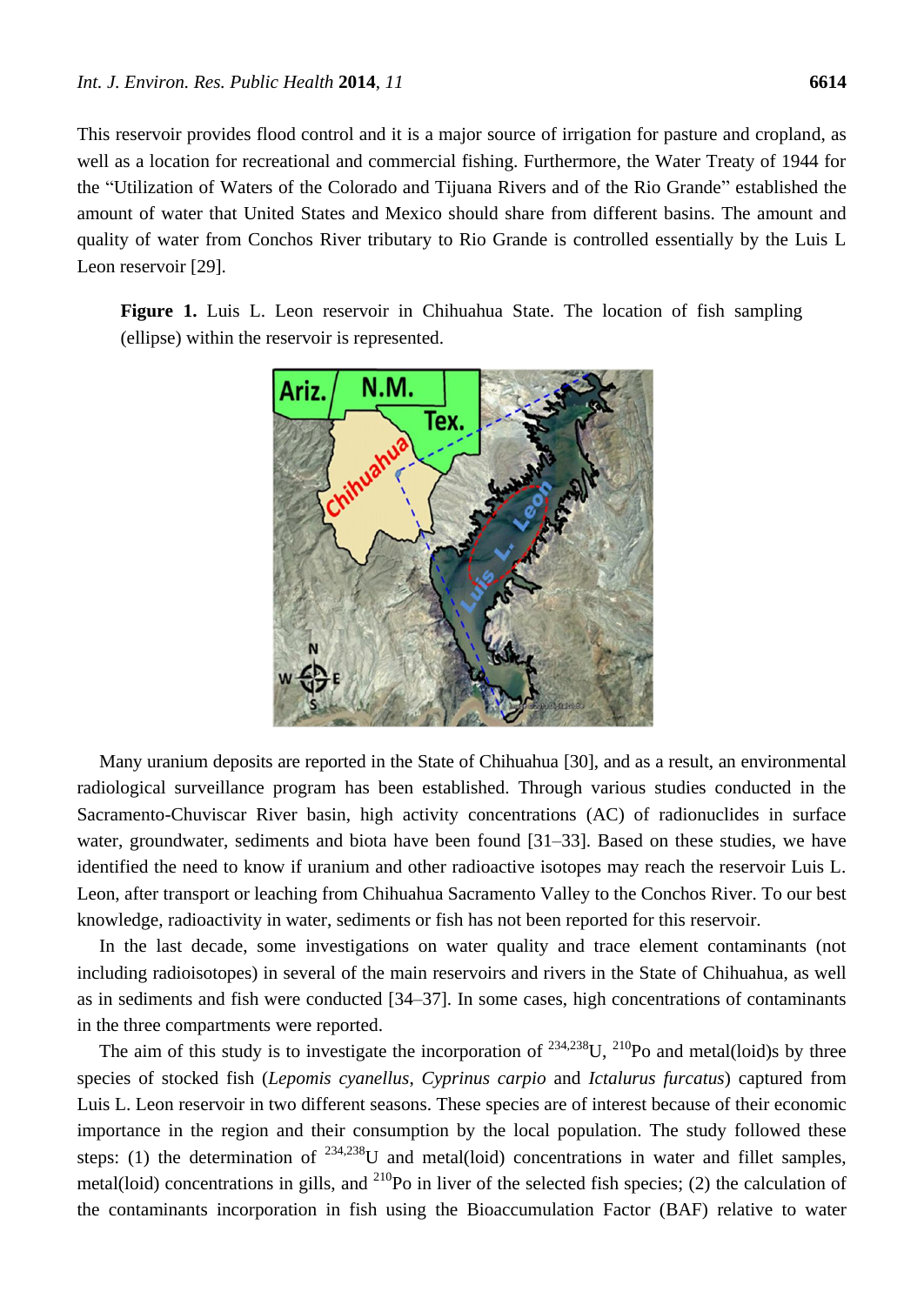content; (3) the assessment of the potential effects on human health due to fish consumption, by comparison of results with European regulations and by estimation of the theoretical dose by metal(loid)s and uranium ingestion.

# **2. Materials and Methods**

#### *2.1. Study Area*

The Luis L. Leon reservoir (Figure 1, UTM coordinates: 471689/3204730) is located approximately 90 km Northeast of Chihuahua City. This reservoir, with a capacity of 853.94 million  $m<sup>3</sup>$  was built in 1968. The main exposed rocks in the region are limestone, igneous intrusive and volcanic whose ages range is from the Upper Jurassic to the Recent [38]. In this section, the Rio Conchos water flows from South to North towards the Rio Grande.

#### *2.2. Sampling*

Samples of water and three species of fish *Lepomis cyanellus, Cyprinus carpio* and *Ictalurus furcatus* (commonly named bluegill sunfish, common carp and catfish, respectively) were collected in 2011 and 2012. Sampling campaigns were grouped into Winter-Spring (W-S, from November to April) and Summer-Autumn (Su-A, from May to October). Samples of adult fish specimens were collected by local fishermen.

As fish usually move across the water column to depths of about 10 m, water samples were collected at the fishing sites at 0.1 and 10 m depths in brand new 5 L capacity polyethylene containers that were pre-washed with distilled water. Parameters like pH, temperature, and total dissolved solids (calibrated Waterproof Oakton pH Tester 30 and TDSs-Oakton TDS Tester 10w), were measured *in situ*. All collected samples were kept on ice until reaching the laboratory, and then in a refrigerator.

#### Sample Preparation

Fish samples were vigorously washed with deionized water to remove external contamination. The fish samples were dissected to separate the fillet, gills and liver which were then analyzed, as described below. Subsequently, these tissues were dried, homogenized, and crushed with a grinder for further analysis [16]. Water samples were acidified with analytical grade  $HNO<sub>3</sub>$  to 10% until further analysis.

The preparation and analysis of fish gill and fillet samples was carried out individually for all fish species. However, the liver samples obtained did not provide sufficient tissue for analysis. Then, to obtain enough amounts of liver tissue for polonium determination, collection of every six samples were pooled to produce three samples for the liver of *Lepomis cyanellus, Cyprinus carpio* and *Ictalurus furcatus.*

#### *2.3. Analytical Methods and Measurement Techniques*

<sup>234,238</sup>U activity concentration was determined using a photon/electron rejecting alpha liquid scintillation (PERALS) liquid scintillation spectrometer with alpha-beta separation from ORDELA (Oak Ridge, TN, USA) [39]. <sup>210</sup>Po activity concentration was determined using alpha spectrometry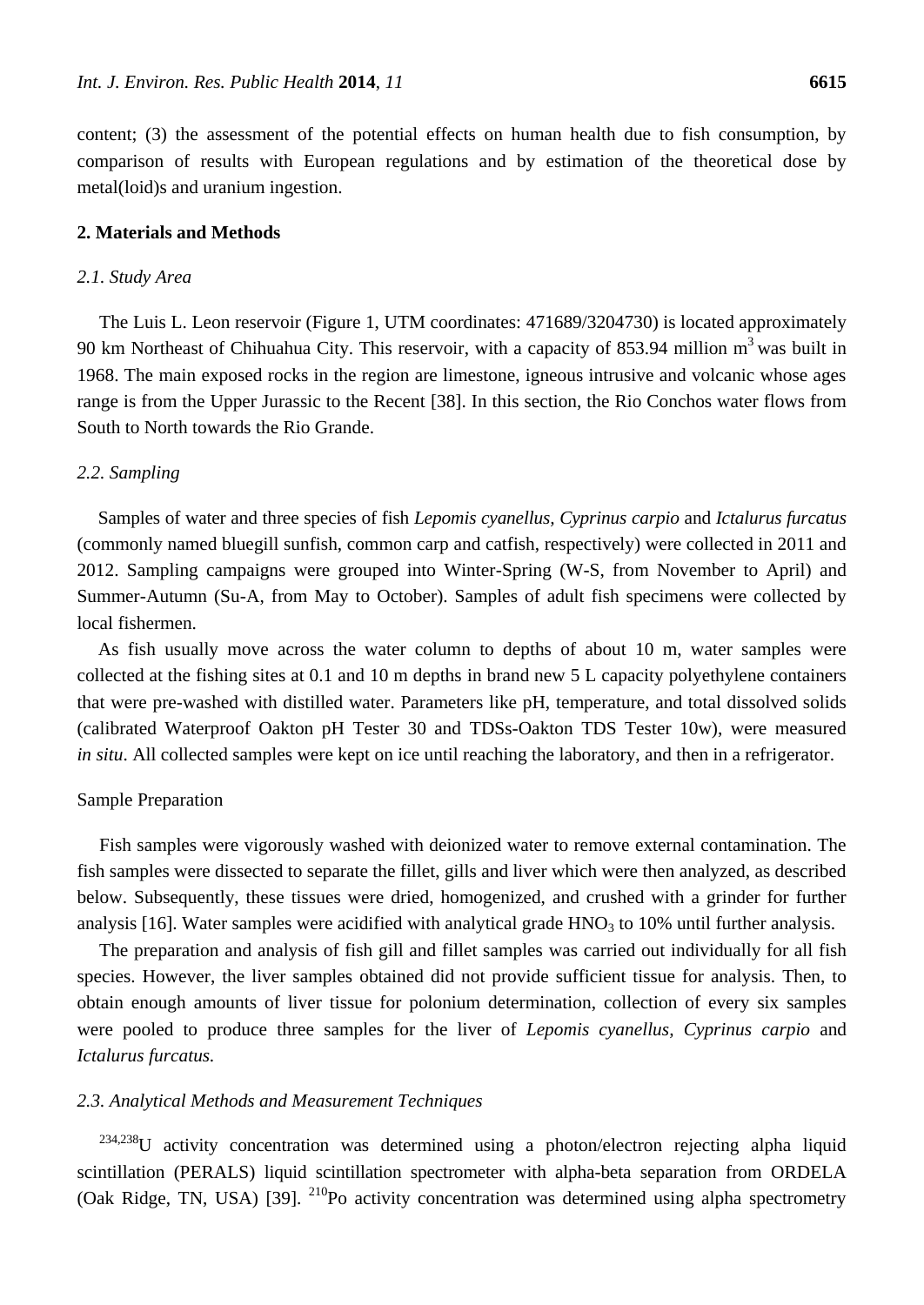with surface barrier silicon PIPS detectors from Canberra (Meriden, CT, USA). Concentrations of As, Cu, Fe, Hg, Pb and Zn were determined by Inductive coupled plasma optical emission spectrometry (ICP-OES) with an iCAP series 6000 from Thermo Scientific (Waltham, MA, USA).

All reagents were of analytical grade and only deionized water was used; all laboratory equipment and containers were washed in 10% HNO<sub>3</sub> solution for 20 min and rinsed with deionized water prior to each use. Blank samples were processed to check contamination from materials or used reagents.

For water quality analysis, cation contents was determined by the method NMX-AA-051-SCFI-2001 [40], with a GBC model Avanta Sigma (Waltham, MA, USA) atomic absorption spectrophotometer, calibrated with certified reference materials. Nitrates, sulfates and hardness were determined by HACH method 8171, 8051 and 8204 [41] respectively, and chlorides by the NMX-AA-073-SCFI-2001 method [42]. Alkalinity was determined using the NMX-AA-036-SCFI-2001 method [43].

## 2.3.1. Radiochemical Method

Fillets and water samples were subjected to pre-concentration procedures. Fillet samples were subject to drying and calcination for 12 and 24 h at 56  $\degree$ C and 600  $\degree$ C, respectively. Pre-concentration of water samples was obtained by evaporation from 5 to 0.2 L. First, a known amount (approximately 0.5 mL) of <sup>232</sup>U (NIST SMR432 B, specific activity 0.129  $\pm$  0.001 Bq⋅L<sup>-1</sup>)</sup> as a standard yield tracer was added to fish fillet and water samples. Then, samples were subject to acid attack on hot plate digestion (8 M nitric acid and hydrogen peroxide). After that, uranium was extracted using URAEX scintillation cocktail [16,44]. Finally, in order to improve energy resolution, the sample in the scintillation vial was bubbled with a gas mixture of argon and toluene (for extraction of dissolved oxygen) [39]. The chemical yield of the analysis ranged from 88% to 96%.

For accuracy determination in  $^{234,238}$ U activity measurements, a natural uranium reference material (high-purity standard 100064) was added to some fish samples before they were subjected to the analytical procedure. Results for <sup>238</sup>U and <sup>234</sup>U were 0.598 and 0.573 Bq, respectively, with relative uncertainty of 3%, while those reported from the reference material were 0.617  $\pm$ 0.002 Bq to <sup>238</sup>U and 0.599 ± 0.002 Bq to <sup>234</sup>U. The calculated limit of detection was 0.0002 Bq⋅kg<sup>-1</sup> [45].

Liver samples were subjected only to drying without calcination (avoiding thus polonium losses). First a standard yield tracer <sup>209</sup>Po (specific activity = 200.7  $\pm$  3.8 mBq⋅mL<sup>-1</sup>) was added to samples in a known amount (approximately 0.5 mL) for chemical recovery determination of the analysis. Then, the samples were digested using 10 mL of concentrated nitric acid during 12 h at 80 °C. After evaporation to dryness, the residues were dissolved in HCl. Finally, autodeposition of polonium was done in a solution of ascorbic acid in 1.5 M HCl. The solution was heated to 80  $\degree$ C for 4 h and Po was spontaneously plated onto a rotating silver disc. Details about these procedures were described in [16].

#### 2.3.2. Metal(loid)s Analysis

To follow with the elemental analysis, fish fillets, gills and water samples were separately subject to acid attack on a hot plate (in a closed system). At first, all samples were added with gold, to amalgamate mercury and avoid potential losses. The samples were digested in concentrated nitric-hydrochloric acid for about 6 h at 60 °C, until the orange fume of nitric acid completely disappeared. Then, about  $3 \text{ mL}$ of peroxide were added. Finally, each sample was evaporated to about 4 mL, cooled, diluted up to 10 mL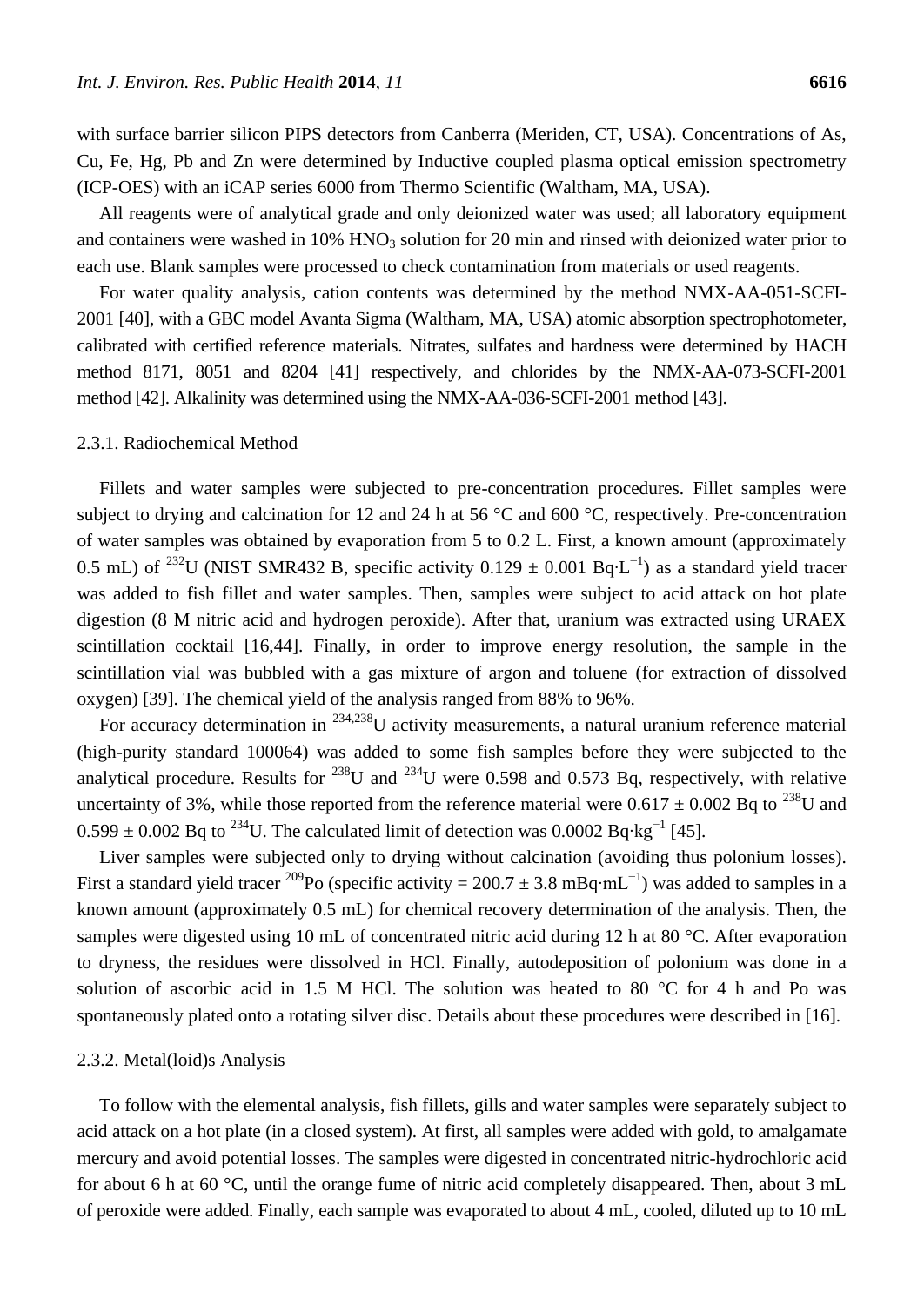with distilled water and filtered with Whatman filter 2. The gills were filtered with Whatman filter 42 because of their higher than fillet fat content, to ensure safe performance of the spectrometer sample introduction system [37,46,47].

The calibration curve of the ICP-OES was obtained using a standard solution of QCS-27 (Quality Control Standard 27) in 4%  $HNO<sub>3</sub> + Tr HF$  (High-purity standards 1130517) [48]. The accuracy and precision of the method (Table 1) was determined by analyzing the certified reference material DOLT-4. The detection limits were (in mg⋅kg<sup>-1</sup> ww): As = 0.0001, Cu = 0.0004, Fe = 0.0004, Hg = 0.0001,  $Pb = 0.0001$  and  $Zn = 0.0002$ .

| <b>Element</b> |                  | <b>DOLT-4</b> concentration<br>$(mg \cdot kg^{-1} dw \pm SD)$ | <b>Recovery</b> |
|----------------|------------------|---------------------------------------------------------------|-----------------|
|                | <b>Certified</b> | <b>Measured</b>                                               | (%)             |
| As             | $9.66 \pm 0.62$  | $8.7 \pm 0.6$                                                 | 90              |
| Cu             | $31.2 \pm 1.1$   | $28.4 \pm 0.6$                                                | 91              |
| Fe             | $1833 \pm 75$    | $1686 \pm 40$                                                 | 92              |
| Ph             | $0.16 \pm 0.04$  | $0.15 \pm 0.03$                                               | 93              |
| Hg             | $2.58 \pm 0.22$  | $2.76 \pm 0.13$                                               | 107             |
| $Z_{n}$        | $116 \pm 6$      | $113 + 8$                                                     | 97              |

**Table 1.** Accuracy (given as recovery) and precision (given as standard deviation) of standard DOLT-4, analyzed by the procedure employed in fish metal(loid)s analysis.

Notes: dw: dry weight; SD = standard deviation; DOLT-4 *=* Dogfish Liver Certified Reference Material for Trace Metals Analysis-National Research Council of Canada.

# *2.4. Bioacumulation Factor*

Bioaccumulation is defined as the net result of the absorption, distribution, and elimination of a substance in any organism after exposure [24,49–52].

The incorporation of contaminants in fish was calculated by a Bioaccumulation Factor (BAF), relative to the contaminant content in water, which is given by Equation (1) in L⋅kg<sup>-1</sup>:<br> $BAF = \frac{Element\ concentration\ in\ f ishtissue}{F}$ 

$$
BAF = \frac{Element\ concentration\ in\ f ishtissue}{Element\ concentration\ in\ water}
$$
 (1)

BAF was calculated for gills and fillet of the three fish species.

#### *2.5. Estimates of Theoretical Intake and Effective Dose for Metal(loid)s in Fish*

Theoretical estimations of contaminant intake and effective dose by ingestion of uranium have been calculated on the basis of concentrations in fillet for each fish species examined in this study.

# 2.5.1. Intake Estimation

The metal(loid)s intake estimation was performed in two ways: Estimated Daily Intake (EDI), for essential elements (such as Cu, Fe and Zn) and Estimated Weekly Intake (EWI), for non-essential elements [53].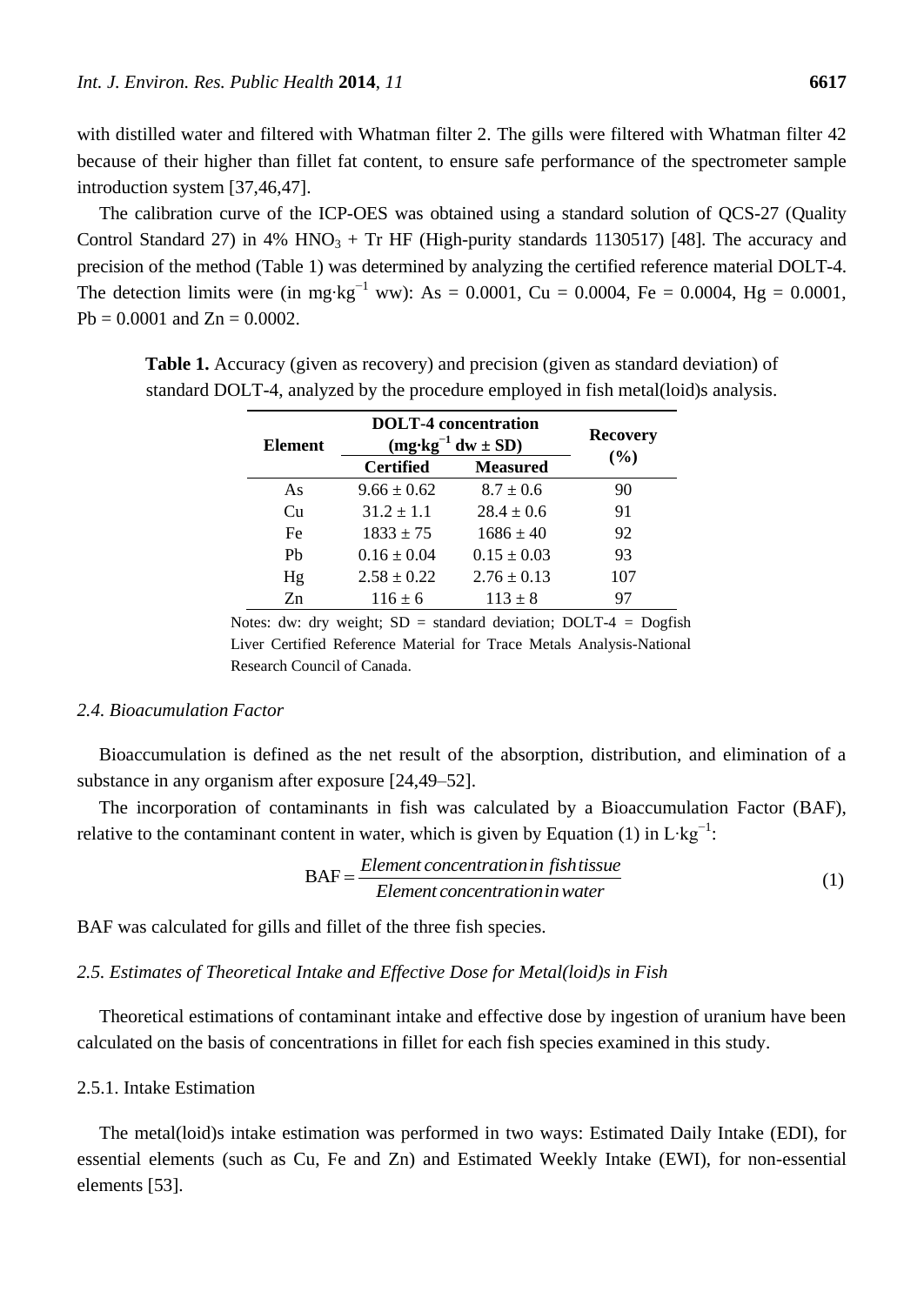The intake was estimated by the Equation (2). The calculation is performed on a daily or weekly basis by changing the period over which the average is taken. EDI is given in μg∙day<sup>-1</sup> and EWI in µg∙week−1 :

$$
EDI \ or \ EWI = \frac{\left(C_{metal (loid)s}\right)\left(average \ consumption \ of \ food\right)}{Body \ weight}
$$
\n(2)

The calculations were made on the basis of average fish consumption: 0.02 kg per person per day<sup>-1</sup> and 0.14 kg per person per week<sup>-1</sup> [54], assuming a person body weight of 70 kg [55].

# 2.5.2. Effective Dose Estimation

Annual effective dose (H) is a useful concept that enables the radiation doses from different radionuclides and from different types and sources of radioactivity to be added. It is based on the risk of radiation induced health effects as defined by the International Commission on Radiological Protection (ICRP) [5,56]. The effective dose (H) by U ingestion in fish was calculated by Equation (3) (in  $\mu$ Sv∙year<sup>-1</sup>):

$$
H = \sum_{i} A_{i} C_{i} F_{i}
$$
 (3)

where  $A_i$ ,  $C_i$  and  $F_i$  denotes the activity concentration of the radionuclide of interest (Bq⋅kg<sup>-1</sup>), the consumption rate (kg⋅year<sup>-1</sup>) and the conversion coefficient for the ingestion of the i-radionuclide in tissue. For adults so called *member of the public*, the recommended dose conversion coefficients are: <sup>238</sup>U = 4.5 × 10<sup>-2</sup> μSv⋅Bq<sup>-1</sup> and <sup>234</sup>U = 4.9 × 10<sup>-2</sup> μSv⋅Bq<sup>-1</sup>, respectively [57]. Equation (3) calculations were made on the basis of an average fish consumption of 7.3 kg per year.

#### *2.6. Statistical Analysis*

All results of concentration of metal(loid)s and radioactivity in fillet and gills, as well as water, were analyzed statistically using the Minitab 16 Statistical Software (Minitab Inc., State college, PA, USA). A multi-way MANOVA approach, which reveals whether there is significant differences (p <0.05), was performed to address the factorial effects and interaction effects of: (1) sampling campaign and fish species in uranium and metal(loid) concentrations in the fillet; (2) sampling campaigns, fish species and tissue (gills *vs.* fillet) in metal(loid) concentrations found in the fish; (3) sampling campaign and sampling depth in concentrations of uranium, metal(loid)s, as well as in physicochemical parameters. As significant effects of factors were found for a variable, ANOVA followed by the Tukey *post-hoc* test was then run to assign differences to treatment levels. The Pearson correlation coefficient was also calculated to study the relationship between different concentrations of metal(loid)s and uranium, for each matrix studied (fillet, gills and water). In the case of biological specimens, they are classified by species under study (*C. carpio*, *I. furcatus*, *L. cyanellus*). The results of statistical analyzes are presented in the Appendix, Tables A3 and A4, for those cases where significant differences ( $p < 0.05$ ) exist.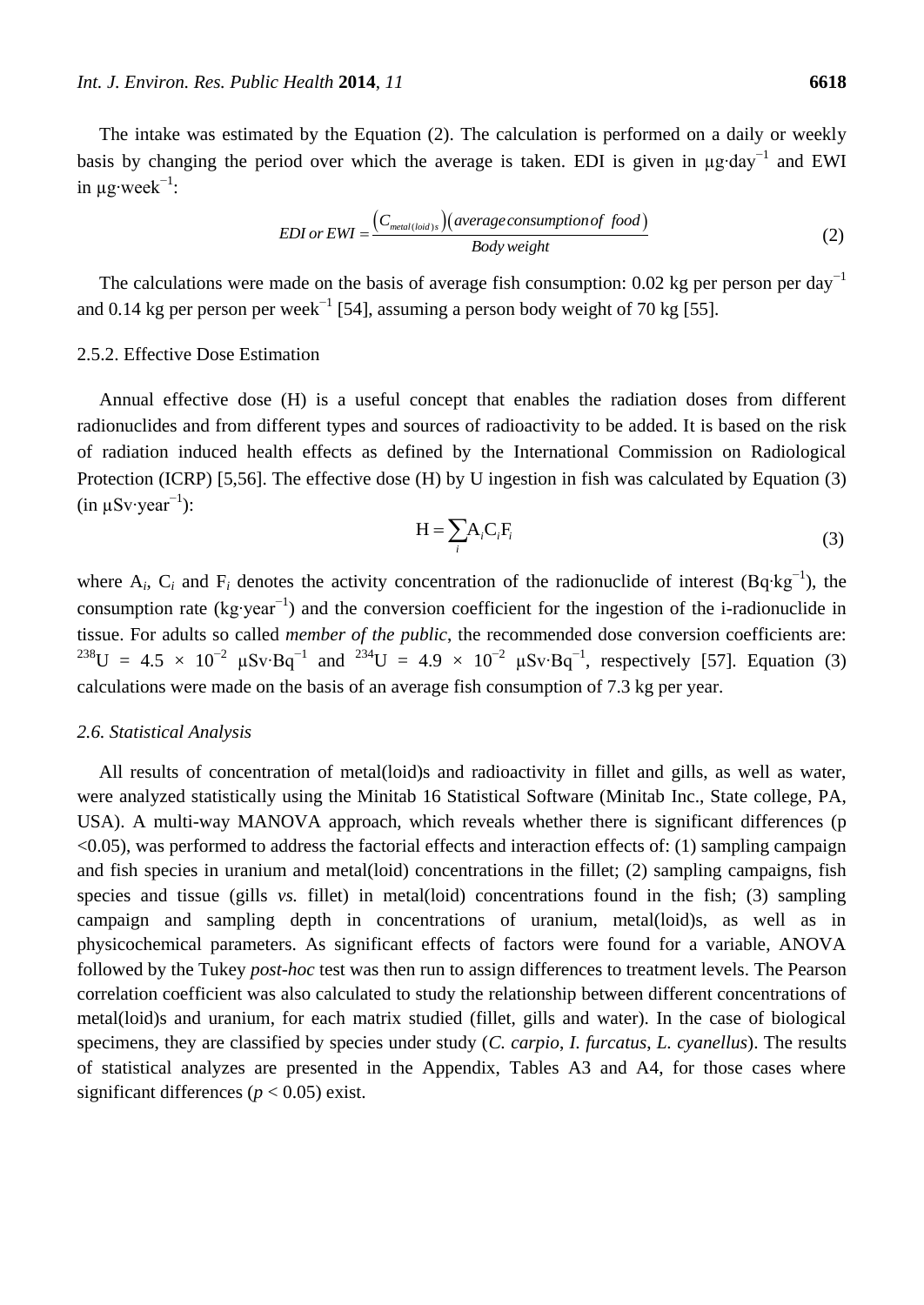### **3. Results and Discussion**

### *3.1. General Information of Analyzed Species*

Table 2 provides the common and scientific names, the length and weight ranges of the stocked fish species caught at Luis L. Leon reservoir, as well as a brief description of their diet and habitat. The population showed a linear length increasing with weight (see Equation in Table 2) for the size ranges of the three species presented ( $R^2 \ge 0.9$ , see Table 2).

# *3.2. 234,238U and <sup>210</sup>Po Activity Concentration*

Table 3 presents the geometric mean values of the uranium activity concentration in fish fillets (wet weight—ww), in water samples and also the BAF in fillets from Equation (1). BAF was calculated using the geometric mean of the uranium isotopes AC in fillets from all samples  $(n = 24)$  for each species and the average AC from water taken at both different depths. These geometric mean values were calculated taking results from all samples, indistinctly of season, for better integral assessment of bioaccumulation; the mean AC in water was used after checking that no significant differences between the measured values for the two depths were observed; see below for details. For instance, *Lepomis cyanellus*:  $BAF_{\text{Fillet}}^{238}U = \frac{0}{2}$  $\frac{0.012}{0.008}$  = 1.5 L⋅kg<sup>-1</sup>. From results of Table 3, uranium activity concentrations present in fish fillet are low, in comparison with both the reference values established by UNSCEAR 2008 [57], and the values of 0.14–2.6 and 0.6–4.5 Bq⋅kg<sup>-1</sup> (dry weight) for <sup>238</sup>U and <sup>234</sup>U, respectively, reported in samples of species *Cichlasoma labridens* in San Marcos Dam (Chihuahua) [33]. The uranium concentrations found in this study are also lower than those presented in other publications related with uranium mine activities [58,59]. The activity ratios  $^{234}U/^{238}U$  were 1.3–1.5 in fillet samples and 1.1–2.7 in water. It is noteworthy that this slight disequilibrium was expected, because it is known that  $^{234}$ U is more soluble in water than  $^{238}$ U and it is well known that isotope disequilibria of  $^{234}U^{238}U$  in natural waters can occur due to alpha recoil effects [22]. Studies developed in San Marcos Dam have reported a greater radioactive disequilibrium between  $^{234}$ U and <sup>238</sup>U than the ones reported in the present work. Renteria-Villalobos *et al.* [33] reported significantly higher radioactive disequilibrium in fillet of species *Cichlasoma labridens*, ranging from 0.9–4.5. Also Burillo-Montufar *et al.* [60] found activity ratios in water samples ranging from 1.1 to 1.9. However, the differences in isotopic activity concentration may be attributed to the geological environment where San Marcos Dam is placed.

That dam stores water from San Marcos River, which runs close to Victorino and San Marcos uranium deposits, located in that region [61]. On the contrary, the environment around the Luis L. Leon reservoir is essentially formed by limestone. Some geothermal waters may have influence [38]. The municipality of Aldama is known for the presence of gypsum deposits [62] and by the outcrop of gypsum surface sediments after these geothermal events in the vicinity of Chuviscar River and the Rio Conchos.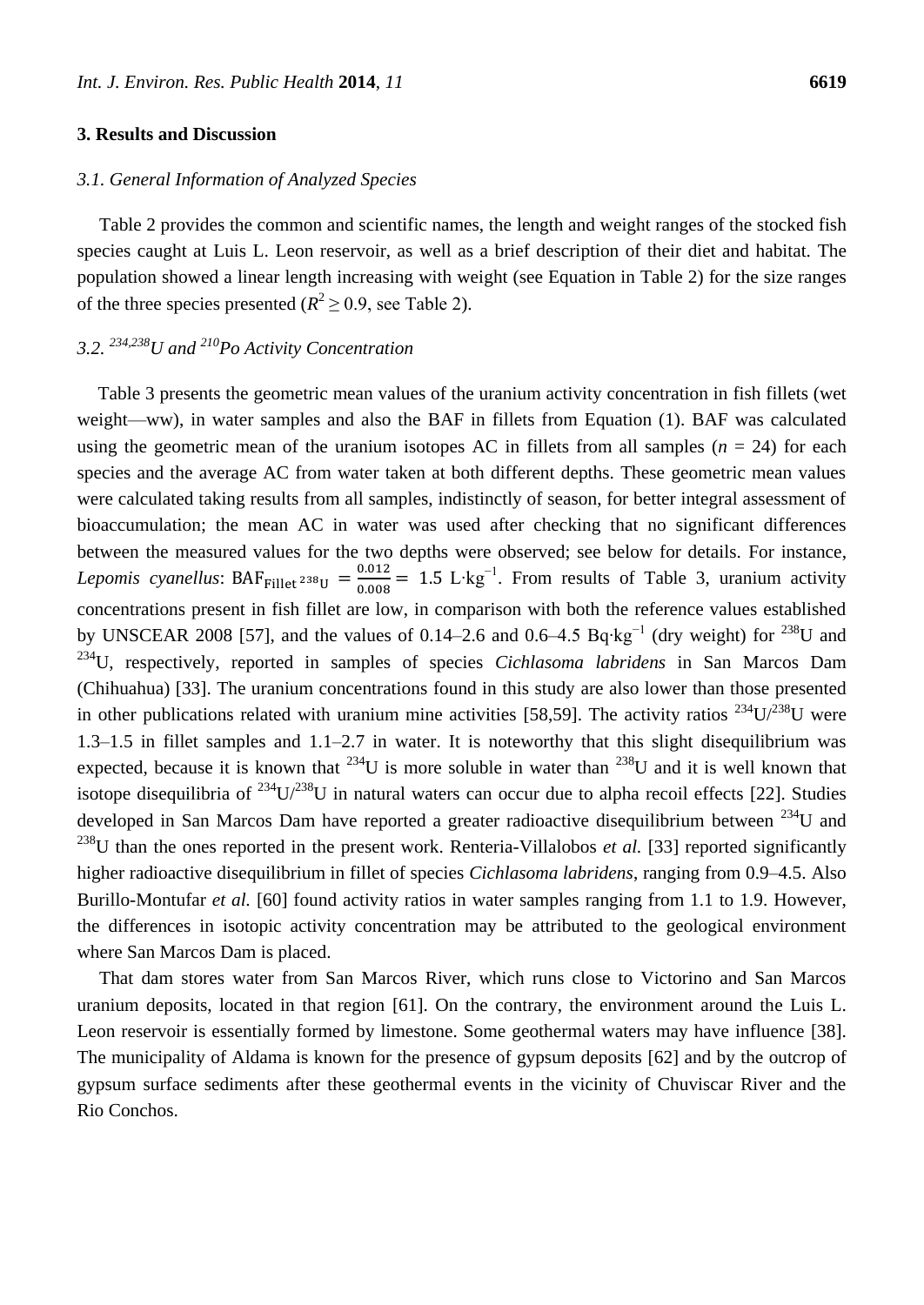| Table 2. General information and relationships between weight in kg (W) and total length in cm (L) of the fish species caught from the Luis |  |  |
|---------------------------------------------------------------------------------------------------------------------------------------------|--|--|
| L. Leon reservoir [63].                                                                                                                     |  |  |

| <b>Scientific Name</b>                     | <b>Common Name</b> | <b>Diet</b>                                     | Habitat                                                                    |    | L. Range                    | W. Range                           | <b>Equation</b>      | $R^2$ Value |
|--------------------------------------------|--------------------|-------------------------------------------------|----------------------------------------------------------------------------|----|-----------------------------|------------------------------------|----------------------|-------------|
| Cyprinus carpio                            | Common carp        | Insects, Plant,<br>Algae                        | Cloudy or stagnant water<br>in areas with less than<br>$10 \text{ m}$ deep |    | $30 - 45$<br>$(36 \pm 3.9)$ | $0.10 - 0.30$<br>$(0.16 \pm 0.04)$ | $L = 22.29 + 83.44W$ | 0.90        |
| <b>Lepomis</b><br>cyanellus                | Bluegill           | Insects, Small fish,<br>Shellfish               | Shallow areas with sand, gravel and<br>vegetation                          | 24 | $31 - 48$<br>$(36 \pm 4.5)$ | $0.11 - 0.23$<br>$(0.16 \pm 0.03)$ | $L = 16.63 + 124.1W$ | 0.92        |
| <i><b>Ictalurus</b></i><br><i>furcatus</i> | Catfish            | Fish, Insect larvae<br>and mollusks<br>Detritus | Environments with braking currents<br>on sand or rock bottom               | 24 | $30 - 49$<br>$(39 \pm 5.5)$ | $0.11 - 0.31$<br>$(0.20 \pm 0.06)$ | $L = 21.48 + 89.07W$ | 0.92        |

Notes:  $n =$  sample size;  $R^2 =$  coefficient of determination.

Table 3. Geometric mean values of uranium isotope AC in water (Bq⋅L<sup>-1</sup>), fish fillets (Bq⋅kg<sup>-1</sup> ww), activity ratio and BAF (L⋅kg<sup>-1</sup>) and <sup>210</sup>Po AC in Bq∙kg−1 ww in liver for fish sampled at Luis L. Leon reservoir.

|                    |                  |               | <b>Activity concentrations</b> |                        |                        |                          |                     |  |  |
|--------------------|------------------|---------------|--------------------------------|------------------------|------------------------|--------------------------|---------------------|--|--|
| <b>Sample</b>      | $\boldsymbol{n}$ | <b>Tissue</b> | $^{238}$ U                     | $^{234}$ U             | <b>U</b> Total         | $^{234}$ U/ $^{238}$ U   | $^{210}Po$          |  |  |
| Cyprinus carpio    | 24               | Fillet        | $0.008(0.003 - 0.025)$         | $0.012(0.004 - 0.042)$ | $0.020(0.007 - 0.067)$ | $1.5(1.1-1.6)$           | $- -$               |  |  |
| Ictalurus furcatus | 24               | Fillet        | $0.011(0.003 - 0.034)$         | $0.016(0.006 - 0.048)$ | $0.028(0.01 - 0.076)$  | $1.5(1.1-1.6)$           | $- -$               |  |  |
| Lepomis cyanellus  | 24               | Fillet        | $0.012(0.004 - 0.034)$         | $0.017(0.005 - 0.041)$ | $0.029(0.008 - 0.075)$ | $1.4(1.1-1.5)$           | $- -$               |  |  |
| Cyprinus carpio    | 18               | Liver         | --                             | $- -$                  | $- -$                  | $\qquad \qquad -$        | $0.85(0.7-1.13)$    |  |  |
| Ictalurus furcatus | 18               | Liver         | --                             | $- -$                  | $- -$                  | $\qquad \qquad -$        | $1.13(0.93 - 1.37)$ |  |  |
| Lepomis cyanellus  | 18               | Liver         | --                             | $- -$                  | $- -$                  | $\qquad \qquad -$        | $1.73(1.16-3.26)$   |  |  |
| Water*             | 8                |               | $0.008(0.004 - 0.012)$         | $0.011(0.006 - 0.018)$ | $0.02(0.01-0.03)$      | $1.8(1.1-2.7)$           | $- -$               |  |  |
|                    | 24               |               | $0.94^{\mathrm{T}}$            | 1.0 <sup>1</sup>       | 1.0 <sup>1</sup>       | $\qquad \qquad -$        | $\qquad \qquad -$   |  |  |
| $BAF$ **           |                  |               | $1.3^{2}$                      | $1.4^2$                | $1.4^{2}$              | $\overline{\phantom{m}}$ | $--$                |  |  |
|                    | 24               |               | $1.5^3$                        | $1.5^3$                | $1.5^3$                | $\overline{\phantom{m}}$ | $- -$               |  |  |

Geometric means, values in parentheses indicate the minimum and maximum. *n* = sample size. Numbers in bold and italic formats indicate the minimum and maximum geometric mean values. Different numbers indicate the three species fish analyzed: <sup>1</sup> *Cyprinus carpio*, 2 *Ictalurus furcatus*, 3 *Lepomis cyanellus*. **\*** Geometric mean of water samples collected at 0.1 and 10 m depths in the two sampling campaigns; **\*\*** BAF calculated from concentration de uranium in fillet.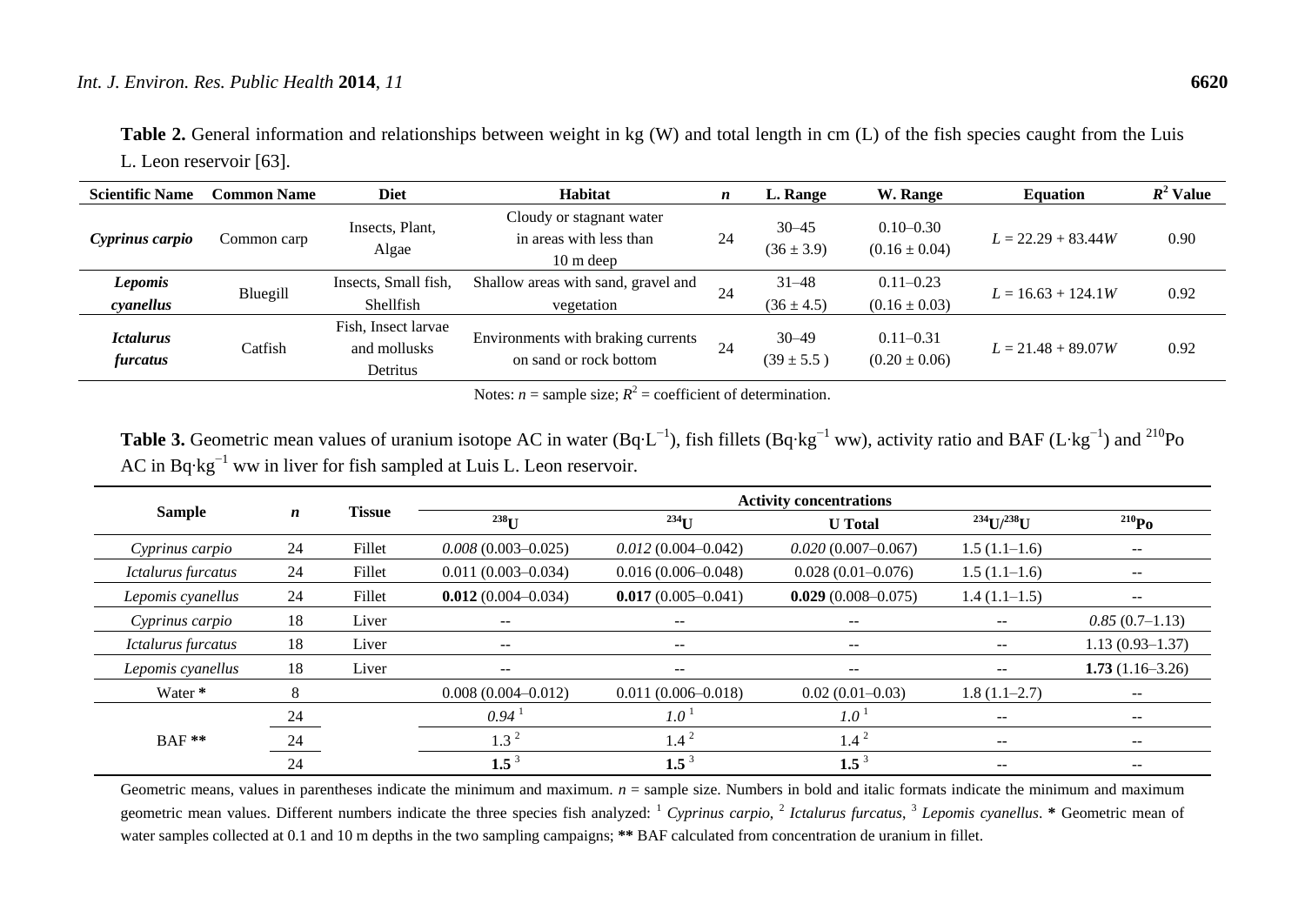In the water samples analyzed in this study at two depths, there was a slight difference between the uranium AC. The samples collected at 10 m depth showed 24% higher concentrations than surface water samples. However, there was no statistically significant difference between those uranium activity concentrations (ANOVA,  $p > 0.05$ ). The geometric mean of activity concentrations for fish species depending on sampling campaigns is presented in Table A1 in the Appendix.

There was a slight difference between the uranium AC values obtained for fillet samples at the two sampling campaigns. All fillet samples showed the highest  $^{234,238}$ U activity concentrations in Winter-Spring. In addition, the highest  $^{234,238}$ U activity concentration occurs in the species *Lepomis cyanellus*. Nevertheless, there were no statistically significant differences between sampling campaigns of Winter-Spring and Summer-Autumn (ANOVA,  $p > 0.05$ ).

*Lepomis cyanellus* showed the highest BAF for uranium activity. In spite of this, no significant differences (ANOVA,  $p > 0.05$ ) were found in the total activity concentration in the three different fish species analyzed. Only  $^{238}$ U AC shows statistically significant differences among species (ANOVA,  $df = 2$ ,  $F = 3.38$  and  $p = 0.04$ , see Appendix, Table A3, for arithmetic mean and *p* values).

Uranium bioaccumulation factor was low for all species, especially if compared with results reported in Carvalho *et al.* and Kraemer and Evans [58,59]. As uranium concentration values in fish and sediments of Luis L Leon reservoir have not ever been reported, there is no information about possible sources of uranium bioaccumulation in fish.

<sup>210</sup>Po activity concentrations in liver samples were 1.16, 1.37 and 3.26 Bq⋅kg<sup>-1</sup> ww for *Lepomis cyanellus*; 0.70, 0.79 and 1.13 Bq⋅kg<sup>-1</sup> ww for *Cyprinus carpio* and 0.93, 1.13 and 1.37 Bq⋅kg<sup>-1</sup> ww for *Ictalurus furcatus*.

Polonium concentration in fish muscle in Syria [64] shows higher concentrations in sea fish than in freshwater fish. Concentrations for <sup>210</sup>Po in muscle samples were reported as 0.27–27.48 Bq⋅kg<sup>-1</sup> ww and 0.61–3.08 Bq⋅kg<sup>-1</sup> ww for sea and freshwater fish, respectively. These variations in <sup>210</sup>Po content in species were attributed to differences in metabolism and feeding patterns [64]. Determination of polonium in samples from *Sparus aurata,* reported by Luna *et al.* [16] showed higher AC values in liver than in fillet samples. This behavior is expected because this organ typically bioaccumulates more polonium [65].

#### *3.3. Metal(loid)s*

Table 4 presents metal(loid) concentrations in ww for fish fillet and gill and water samples, as well as BAF obtained by Equation (1). BAF was calculated using the geometric mean of the metal(loid) concentrations in fillet  $(n = 24)$  for each species and average concentrations in water samples taken from the two different depths, as in case of BAF for analyzed radioisotopes, see above. Table A2 in the Appendix is displaying the geometric means of metal(loid) concentrations for fish species depending on sampling campaigns.

The ranges of some metal(loid) concentrations in fillet samples shown in Table 4 are similar to those reported by Moreno *et al.* [37] for the *Lepomis macrochirus* and *Cyprinus carpio*, captured at Luis L. Leon reservoir (As = 0.009–0.94 mg⋅kg<sup>-1</sup>, Cu = 0.18–6.8 mg⋅kg<sup>-1</sup>, Fe = 0.8–15 mg⋅kg<sup>-1</sup>, Hg = 0.021–1.2 mg⋅kg<sup>-1</sup>, Pb = 0.21–1.8 mg⋅kg<sup>-1</sup>, Zn = 2.5–16 mg⋅kg<sup>-1</sup>, all given in wet weight).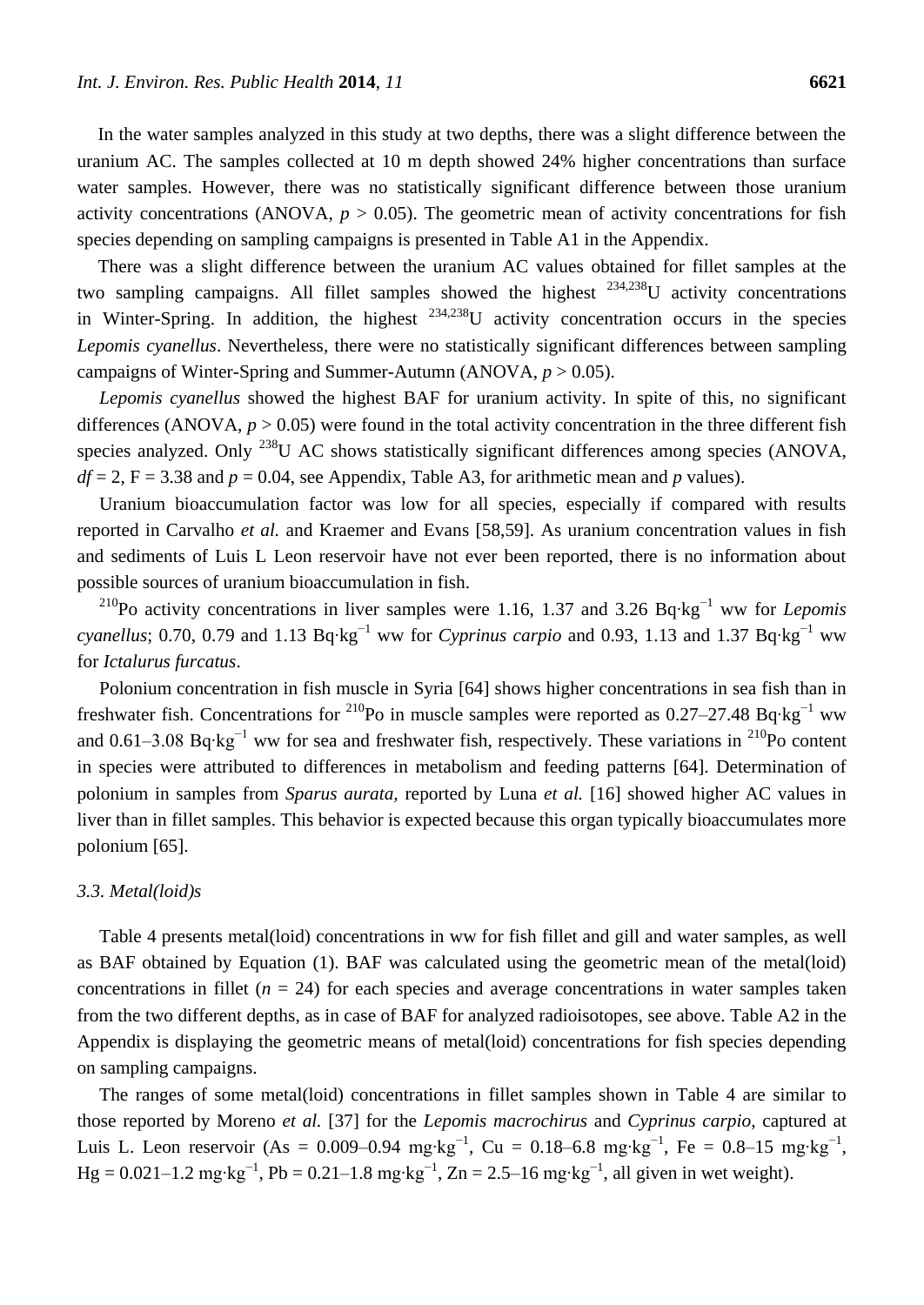|                    |                  |               | <b>Metal(loid)s concentration</b> |                 |                  |                   |                   |                  |           |                   |
|--------------------|------------------|---------------|-----------------------------------|-----------------|------------------|-------------------|-------------------|------------------|-----------|-------------------|
| <b>Sample</b>      | $\boldsymbol{n}$ | <b>Tissue</b> | As                                | Cu              | Fe               | Hg                | <b>Pb</b>         | Zn               |           |                   |
|                    | 24               | Fillet        | 0.15                              | 0.18            | 4.2              | 0.008             | 0.037             | 11.1             |           |                   |
|                    |                  |               | $(0.03 - 0.56)$                   | $(0.02 - 0.46)$ | $(1-11)$         | $(0.0003 - 0.34)$ | $(0.0003 - 0.32)$ | $(4-19)$         |           |                   |
| Cyprinus carpio    |                  |               | 0.12                              | 0.15            | <b>11.0</b>      | 0.004             | 0.14              | 13.5             |           |                   |
|                    | 24               | Gill          | $(0.02 - 0.45)$                   | $(0.06 - 0.26)$ | $(5-19)$         | $(0.0003 - 0.19)$ | $(0.018 - 0.48)$  | $(15 - 85)$      |           |                   |
|                    |                  |               | 0.15                              | 0.14            | 4.4              | 0.079             | 0.065             | 8.9              |           |                   |
|                    | 24               | Fillet        | $(0.04 - 0.28)$                   | $(0.01 - 0.36)$ | $(0.3-12)$       | $(0.0005 - 0.88)$ | $(0.002 - 1.48)$  | $(2-16)$         |           |                   |
| Ictalurus furcatus | 24               |               |                                   |                 | 0.17             | 0.2               | 10.3              | 0.025            | 0.22      | 14.5              |
|                    |                  |               |                                   |                 |                  | Gill              | $(0.01 - 0.52)$   | $(0.08 - 0.4)$   | $(6-18)$  | $(0.0003 - 0.22)$ |
|                    | 24<br>24         |               | 0.29                              | 0.22            | 3.2              | 0.069             | 0.023             | 11.4             |           |                   |
|                    |                  | Fillet        | $(0.10 - 0.65)$                   | $(0.06 - 0.62)$ | $(1-12)$         | $(0.0003 - 1.02)$ | $(0.0003 - 0.28)$ | $(4-18)$         |           |                   |
| Lepomis cyanellus  |                  |               | 0.31                              | 0.23            | 8.3              | 0.014             | 0.185             | 13.1             |           |                   |
|                    |                  |               | Gill                              | $(0.1 - 0.7)$   | $(0.01 - 0.58)$  | $(5-19)$          | $(0.0003 - 0.25)$ | $(0.011 - 0.38)$ | $(14-81)$ |                   |
|                    |                  |               | 0.008                             | 0.014           | 0.044            | 0.002             | 0.009             | 0.016            |           |                   |
| Water*             | 8                |               | $(0.003 - 0.01)$                  | $(0.01 - 0.06)$ | $(0.007 - 0.25)$ | $(0.001 - 0.009)$ | $(0.002 - 0.1)$   | $(0.003 - 0.28)$ |           |                   |
|                    | 24               | Fillet        | 19 <sup>1</sup>                   | 13 <sup>1</sup> | 96 <sup>1</sup>  | $4^{\frac{1}{2}}$ | 3.7 <sup>1</sup>  | $594^1$          |           |                   |
|                    | 24               | Gill          | 15 <sup>1</sup>                   | 11 <sup>1</sup> | 249 <sup>1</sup> | 2 <sup>1</sup>    | 14 <sup>1</sup>   | 720 <sup>1</sup> |           |                   |
|                    | 24               | Fillet        | 19 <sup>2</sup>                   | 10 <sup>2</sup> | $100^2$          | $40^2$            | $6.5^2$           | $469^2$          |           |                   |
| BAF**              | 24               | Gill          | $22^2$                            | 14 <sup>2</sup> | 233 <sup>2</sup> | 13 <sup>2</sup>   | $22^2$            | $776^2$          |           |                   |
|                    | 24               | Fillet        | 37 <sup>3</sup>                   | 16 <sup>3</sup> | 73 <sup>3</sup>  | 35 <sup>3</sup>   | $2.3^3$           | $554^3$          |           |                   |
|                    | 24               | Gill          | $40^3$                            | 17 <sup>3</sup> | 188 <sup>3</sup> | 7 <sup>3</sup>    | 19 <sup>3</sup>   | $702^3$          |           |                   |

Table 4. Geometric mean values of metal(loid)s concentration in water (mg⋅L<sup>-1</sup>), fish tissues (mg⋅kg<sup>-1</sup> ww) and BAF (L⋅kg<sup>-1</sup>) for fillet and gills in fish sampled at Luis L. Leon reservoir.

Geometric means, values in parentheses indicate the minimum and maximum; n = sample size; Numbers in bold and italic formats indicate the minimum and maximum geometric mean values for studied tissues and metal(loid)s; Different numbers indicate the three species fish analyzed: <sup>1</sup> *Cyprinus carpio*, 2 *Ictalurus furcatus,* <sup>3</sup> *Lepomis cyanellus*; **\*** Geometric mean of water samples collected at 0.1 and 10 m depths in the two sampling campaigns; **\*\*** BAF calculated from concentrations of metal(loid)s in fillet and gills.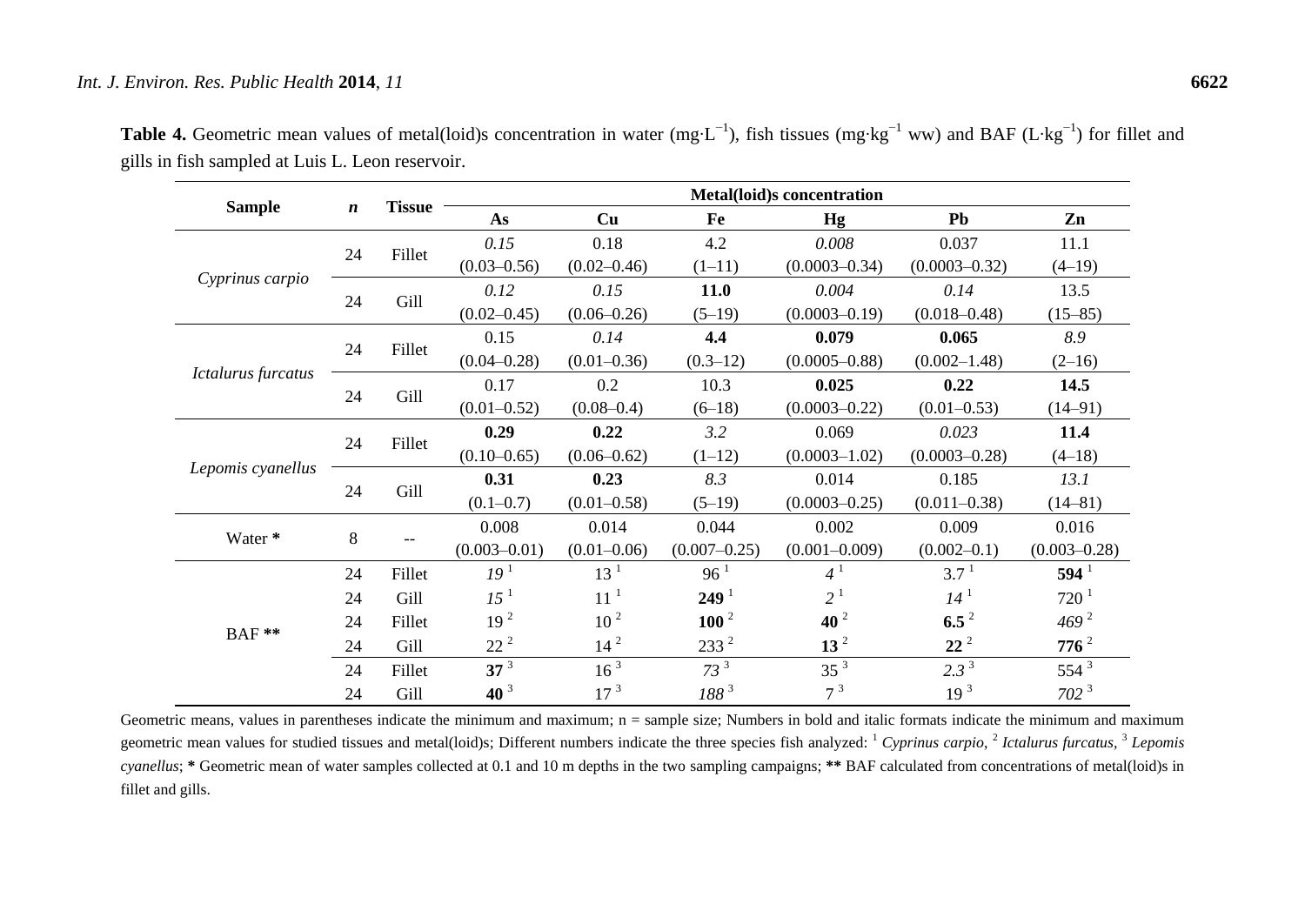The ranges of some metal(loid) concentrations in gill samples (see Table 4), are also similar to those reported by Moreno *et al.* [37] (As = 0.084–1.67 mg⋅kg<sup>-1</sup>, Cu = 0.08–0.58 mg⋅kg<sup>-1</sup>, Fe = 9–46 mg⋅kg<sup>-1</sup>, Hg = 0.013–0.084 mg⋅kg<sup>-1</sup>, Pb = 0.73–6.4 mg⋅kg<sup>-1</sup>, Zn = 10.11–189 mg⋅kg<sup>-1</sup>, all given in wet weight). However, Moreno *et al.* [37] found higher maximum concentrations for As, Hg and Pb in both tissues (fillet and gills). The decrease of arsenic concentration in the last years at this reservoir, and then the detection of smaller concentrations in fish tissue, may be related to the implementation of measures to prohibit the discharge of waste water into water bodies in the State of Chihuahua.

On the other hand, the National Water Commission of Mexico has reported in 2001 in water analysis in the same Luis L Leon reservoir some metal(loid) concentrations in the water similar to the present results, such as: As =  $0.0083-0.03$ , Cu =  $0.002-11.032$ , Fe =  $0.058-0.234$ , Hg =  $0.004$ , Pb = 0.00095–0.02 and Zn < 0.024, all given in mg⋅L<sup>-1</sup> [66]. Arsenic in water of the reservoir has been reported by Gutierrez *et al.* [35] to be 0.0042 mg⋅L<sup>-1</sup>. Mercury in water has been reported by Gutierrez and Borrego [67] at a lower concentration of 0.03  $\pm$  0.05 µg⋅L<sup>-1</sup> in the section of Conchos River that includes Luis L Leon reservoir. Some water sampling points in the reports given by the National Water Commission of Mexico [66] and by Gutierrez *et al.* [35] are close to the sampling area in this study. However, the water sampling points of Gutierrez and Borrego [67], are several kilometers far to the North from those of the present study area. This fact, and the difference in dates, could explain the difference in the Hg concentration in water for the same reservoir: the water flows in this reservoir from the South to the North, and the vegetation and accidents at the bottom of the lake in some extend may filter contaminants from the water.

The geometric mean of physicochemical parameters of water samples collected at 0.1 and 10 m depths in the two sampling campaigns are:  $pH = 8 \pm 0.3$ , Temperature = 19  $\pm 2$  °C, Total Disolved Solids = 171 ± 59 ppm, Conductivity = 1384 ± 80 µs⋅cm<sup>-1</sup>. Meanwhile, concentration of majors ions are: Total hardness (CaCO<sub>3</sub>) = 213 ± 39 mg⋅L<sup>-1</sup>, Mg<sup>+2</sup> = 13 ± 1 mg⋅L<sup>-1</sup>, NO<sub>3</sub><sup>-</sup> = 0.88 ± 0.6 mg⋅L<sup>-1</sup>,  $SO_4^{-2} = 10 \pm 7$  mg⋅L<sup>-1</sup>. According to pH, the water is characterized as slightly alkaline.

Although fish specimens of the three species did not differ much in their length and weight (Table 2), their fillet showed variable metal(loid) concentrations. Zn and Fe concentrations are high and similar for all species. Besides, concentrations of metal(loid)s vary as follows: *Lepomis cyanellus*: As > Cu > Hg > Pb; *Cyprinus carpio*: Cu > As > Pb > Hg and *Ictalurus furcatus:* As > Cu > Pb > Hg. For water samples:  $Fe > Zn > Cu > Pb > As > Hg$ . This order is based on the sum of geometric means for different sampling campaigns. Table 4 as a whole shows that the highest concentrations of As, Hg and Pb in fillet and gills samples occur for the Summer-Autumn sampling. Mercury shows the highest concentrations in *Ictalurus furcatus*, for gills, and in *Lepomis cyanellus* species, for fillet. The highest concentrations of arsenic for fillet and gills occur in the *Lepomis cyanellus*.

Statistical analysis was performed to search for significant differences (MANOVA  $p \le 0.05$ ) for concentrations of metal(loid)s and <sup>238</sup>U activity, regarding fillet and gills, the three species and the two sampling campaign. Significant differences in concentrations were found for: (1) Cu between the species and the interaction (species**\***tissue); (2) Fe between sampling campaigns, species, tissue and interactions (species**\***tissue), (tissue**\***sampling campaign) and (species**\***sampling campaign); (3) Hg between species, tissue and interaction (tissue**\***species); (4) Pb between sampling campaign, species and tissues; (5) Zn between tissues; (6)  $^{238}$ U between species. Appendix presents the results of the MANOVA listed above in a summary form. Tables A3 and A4 show the mean values of response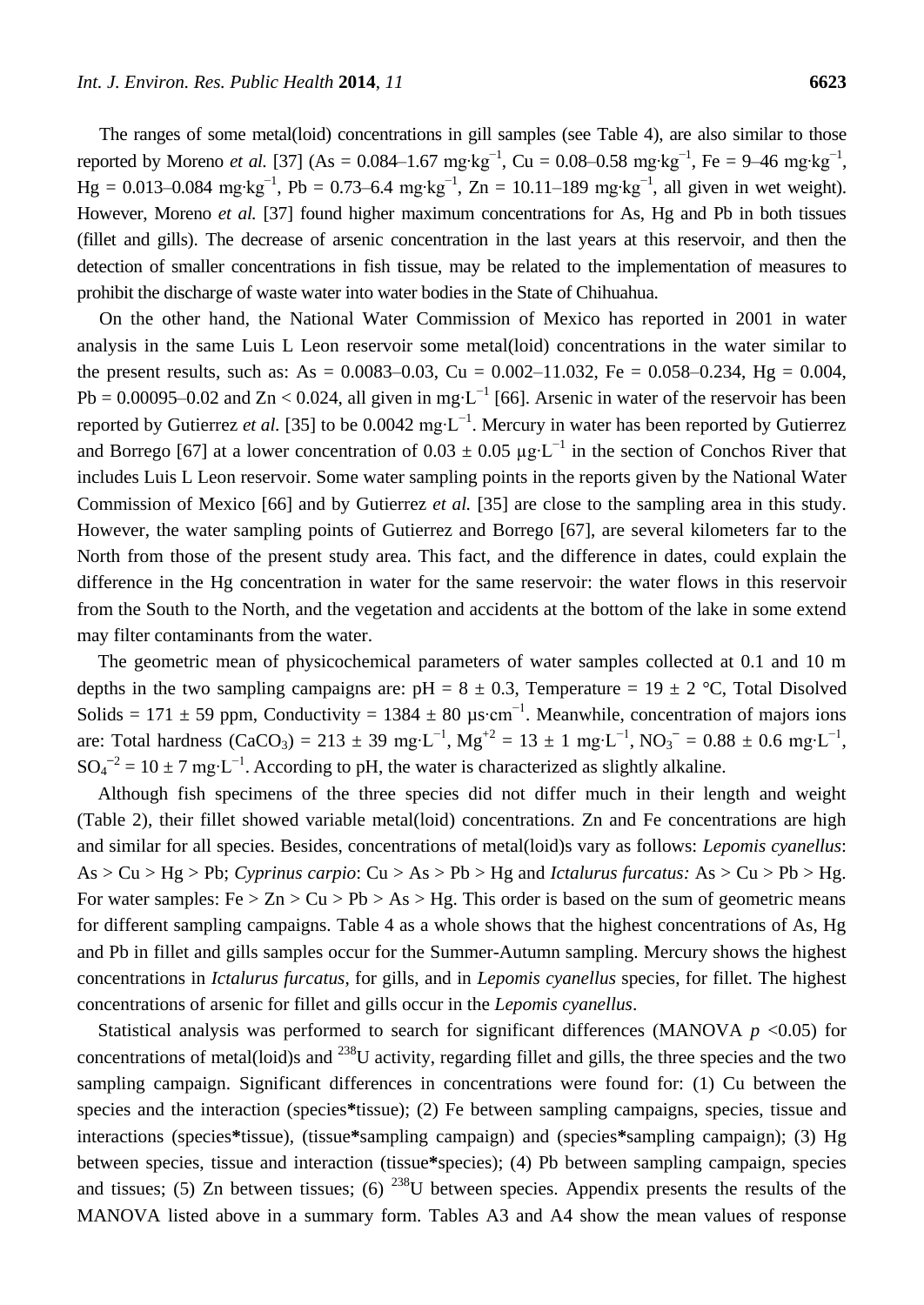functions for metal(loid)s and  $^{238}$ U activity for the biological and water samples, respectively. The tables point out for each mean value if the *p* value obtained from the significant difference is <0.05 or <0.01 (ANOVA, Tukey *post hoc* test) for the factors and their interactions, indicating if it belongs to one or another group.

The statistical analysis for the different parameters in water samples produced the following results: the metal(loid) concentrations in water samples have not statistically significant differences (ANOVA,  $p > 0.05$ ) with respect to the two sampling campaigns (Winter-Spring and Summer-Autumn); only Fe concentrations have statistically significant differences (ANOVA,  $df = 1$ ,  $F = 8.29$  and  $p = 0.045$ ) between the two sampling depths (0.1 and 10 m). For water quality parameters, only two have statistically significant differences between the two sampling campaigns: TDS, (ANOVA,  $df = 1$ ,  $F = 13.9$  and  $p = 0.02$ ), and temperature, (ANOVA,  $df = 1$ ,  $F = 17.45$  and  $p = 0.014$ ). The detailed values of arithmetic means and *p* values are displayed in the Appendix Table A4.

Considering together the three species studied and the two sampling campaigns, despite the observed significant differences, we can obtain an overview of the pollutants in the reservoir. Doing that, the highest concentrations of As, Hg and Pb occur in fillet and gill samples in the *Lepomis cyanellus* and *Ictalurus furcatus* species (see Figure 2)*.* In general, all metal(loid)s are found in higher concentration in gill samples, except for As and Cu in *Cyprinus carpio.* Furthermore, Hg is found in greater concentration in fillet samples.

# *3.4. Human Health Effects by Intake of Metal(loid)s and Uranium Due to Fish Fillets Consumption*

Several studies about metal(loid) bioaccumulation (essential or not for the organisms) in fish have been published. Their results have shown that in some cases metal(loid)s accumulated in fish exposed to some kind of pollution (natural or anthropogenic), may jeopardize the health of the population that consume these contaminated fish [23,53,68,69]. The results of the assessment of potential health effects that may inflict the average intake of the fish species caught in the reservoir Luis L Leon are presented below.

Figure 2 shows the statistically significant differences in the concentrations of As, Hg and Pb among edible part of the three species analyzed. Furthermore, the guidance level values suggested by the Ministry of Agriculture, Fisheries and Food of the European Union (CCE) [70] are displayed. The concentration limits for Hg and Pb in fish, set by World Health Organization/Food and Agriculture Organization of United Nations (WHO/FAO) are also displayed [71].

Figure 2 presents some of the analyzed fish specimens showing As, Hg and Pb concentrations above the limit recommended by the European Union [70]. The highest concentrations of Hg and Pb occur in the species *Ictalurus furcatus.* Meanwhile, the *Lepomis cyanellus* showed the highest concentrations of As. For Cu and Zn concentrations, values exceeding the permissible limits in fillet were not observed. The details of arithmetic means and *p* values are displayed in the Appendix (Table A2).

Table 5 shows the calculated Estimated Weekly Intake (EWI) and Estimated Daily Intake (EDI), see Equation (2), according to geometric mean and maximum value of metal(loid)s concentration, in fillet species from Luis L Leon reservoir. These values were compared with the Permissible Tolerable Weekly Intake (PTWI) and Permissible Tolerable Daily Intake (PTDI). EDI were calculated in the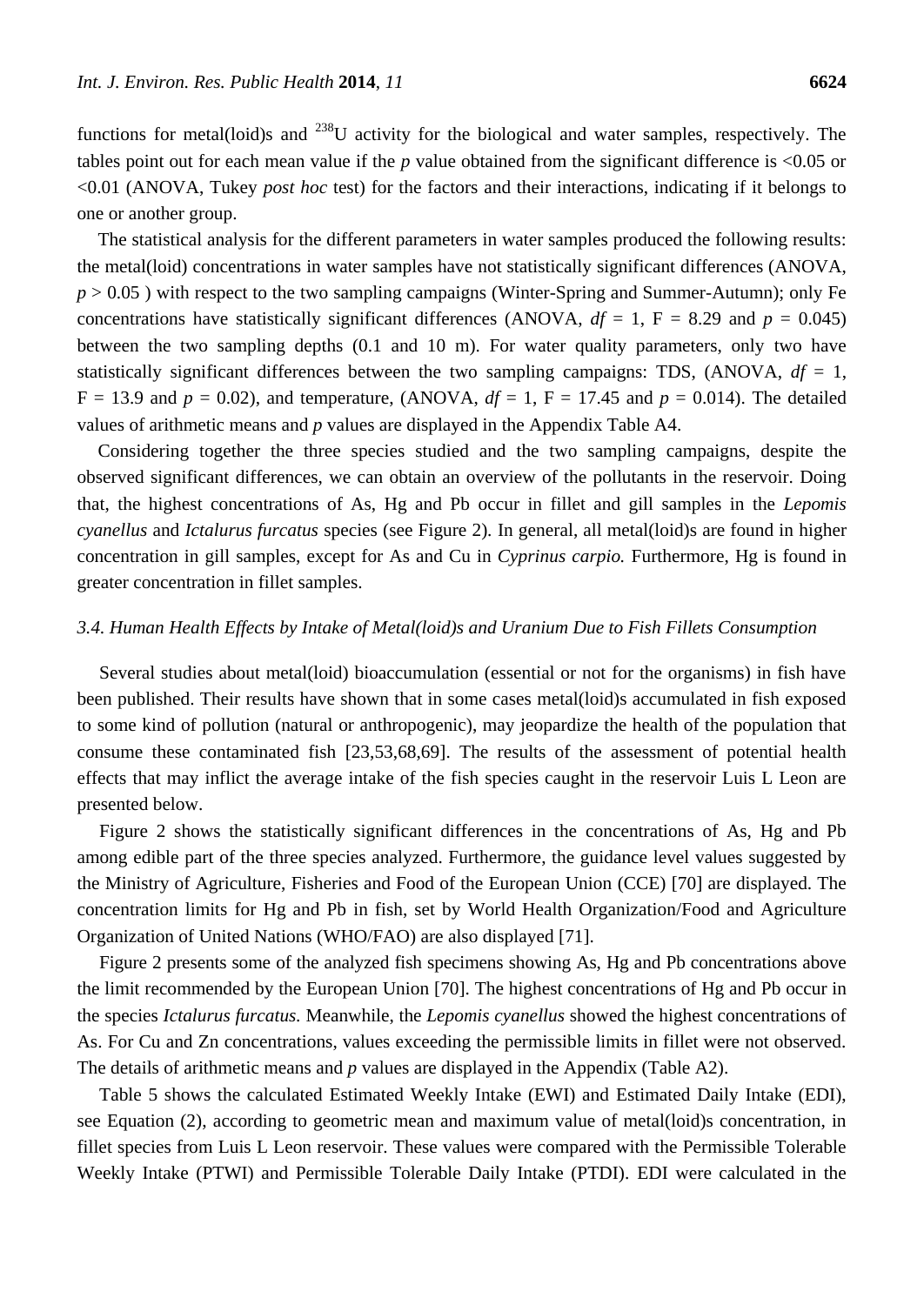context of essential elements required by humans for diverse metabolic activities [72]. Table 5 also shows the estimated effective dose by uranium ingestion calculated by Equation (3).

**Figure 2.** Box plot showing median values and 10th, 25 th, 75 th and 90 th percentiles of As, Hg and Pb concentrations in fillet (at left) of the three fish species analyzed (both sampling campaigns, *n* = 24). Letters C, I, L means *Cyprinus, Ictalurus, Lepomis*. Letters **a** or **b** for the species represent significant differences between the observed concentration values for the given element ( $p < 0.05$ ), after ANOVA analysis followed by Tukey *post hoc* test. Horizontal dotted lines show the guidance levels in wet weight for human consumption reported in CCE and WHO/FAO (see text). Box plot at right shows concentrations of As, Hg and Pb in gills.

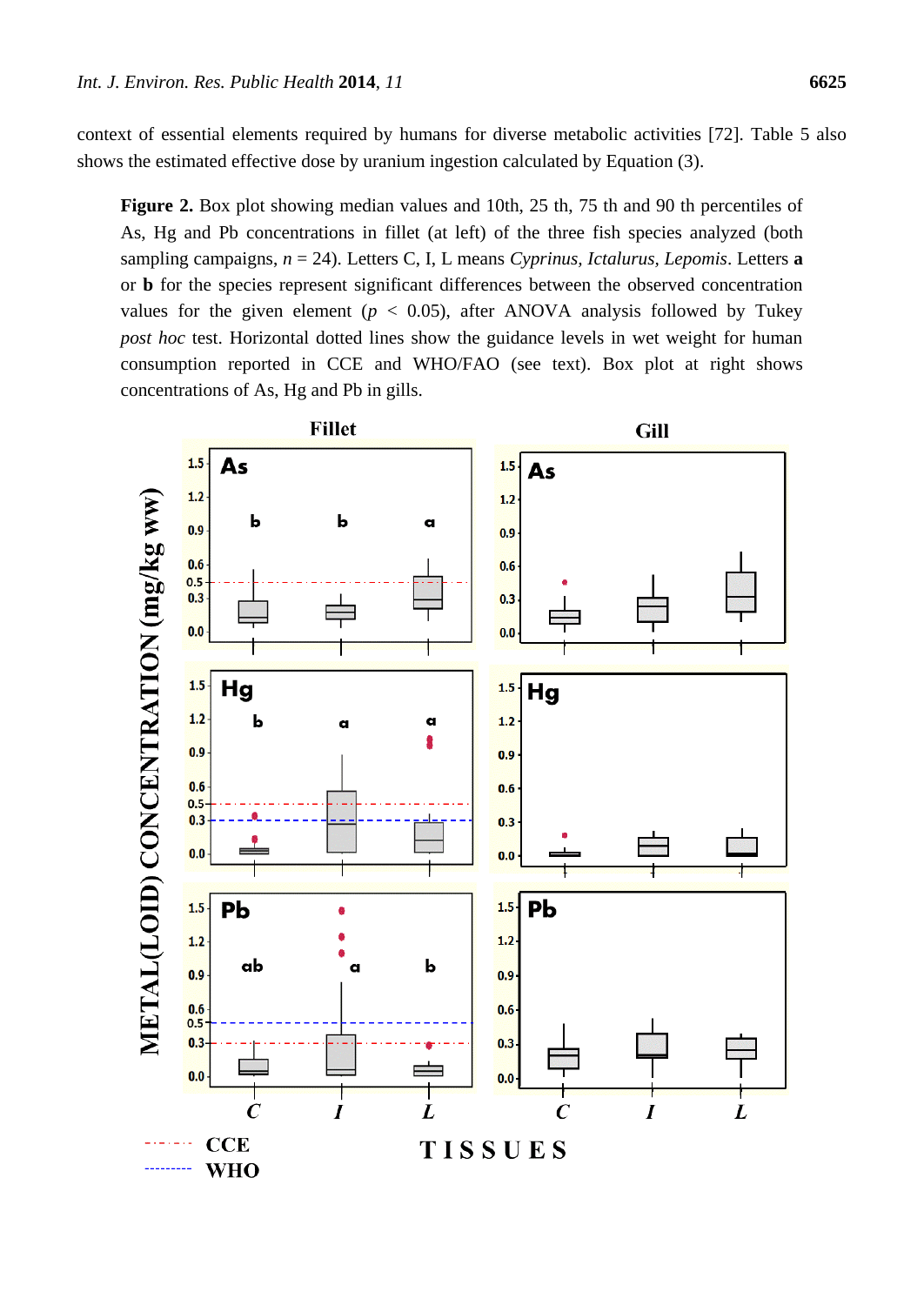| <b>Species</b>     | $\boldsymbol{n}$ | <b>Metal(loid)s Concentration *</b> | EDI <sup>a</sup> ( $\mu$ g·day <sup>-1</sup> ) | PTDI $b$ (µg·day <sup>-1</sup> )              | EWI $c$ (µg·week <sup>-1</sup> ) | <b>PTWI</b> <sup>d</sup> ( $\mu$ g·week <sup>-1</sup> ) | $H^d$ (µSv·year <sup>-1</sup> ) |     |                          |       |       |            |
|--------------------|------------------|-------------------------------------|------------------------------------------------|-----------------------------------------------|----------------------------------|---------------------------------------------------------|---------------------------------|-----|--------------------------|-------|-------|------------|
|                    |                  | As: $0.15(0.56)$                    |                                                |                                               | 21 (78)                          | 350                                                     |                                 |     |                          |       |       |            |
|                    |                  | Cu: $0.18(0.46)$                    | $36$ ** $(92)$                                 | 35,000                                        |                                  | $\overline{\phantom{m}}$                                |                                 |     |                          |       |       |            |
|                    |                  | Fe: $4.24(11)$                      | 85 (220)                                       | 56,000                                        |                                  | $-$                                                     |                                 |     |                          |       |       |            |
|                    | 24               | Hg: 0.008 (0.34)                    |                                                | $-\,-$                                        | 1.1(48)                          | 350                                                     |                                 |     |                          |       |       |            |
| Cyprinus carpio    |                  | Pb: 0.037 (0.32)                    |                                                | $\overline{\phantom{m}}$                      | 5.2(45)                          | 1750                                                    |                                 |     |                          |       |       |            |
|                    |                  | Zn: 11 (19)                         | 222 (380)                                      | 71,429                                        |                                  | $- -$                                                   |                                 |     |                          |       |       |            |
|                    |                  | $^{238}$ U: 0.008 (0.025)           |                                                |                                               |                                  | $- -$                                                   |                                 |     |                          |       |       |            |
|                    |                  | $^{234}$ U: 0.012 (0.067)           |                                                | $\mathbf{u}$                                  |                                  |                                                         | 0.01(0.03)                      |     |                          |       |       |            |
|                    |                  | As: $0.29(0.65)$                    |                                                | $\overline{\phantom{m}}$                      | 40(91)                           | 350                                                     |                                 |     |                          |       |       |            |
|                    |                  |                                     | Cu: $0.22(62)$                                 | 4.3 (1240)                                    | 35,000                           |                                                         | $- -$                           |     |                          |       |       |            |
|                    |                  | Fe: $3.24(12)$                      | 65 (240)                                       | 56,000                                        |                                  | $\overline{\phantom{m}}$                                |                                 |     |                          |       |       |            |
|                    |                  | Hg: 0.07 (1.02)                     |                                                | $\mathord{\hspace{1pt}\text{--}\hspace{1pt}}$ | 9.7(143)                         | 350                                                     |                                 |     |                          |       |       |            |
| Lepomis cyanellus  | 24               | Pb: $0.02(0.28)$                    |                                                | $\overline{\phantom{m}}$                      | 3.2(39)                          | 1750                                                    |                                 |     |                          |       |       |            |
|                    |                  | Zn: 11(18)                          | 228 (360)                                      | 71,429                                        |                                  | $-\,-$                                                  |                                 |     |                          |       |       |            |
|                    |                  | $^{238}$ U: 0.012 (0.032)           | $\overline{\phantom{m}}$                       | $\mathord{\hspace{1pt}\text{--}\hspace{1pt}}$ |                                  | $-$                                                     |                                 |     |                          |       |       |            |
|                    |                  | $234$ U: 0.017 (0.041)              |                                                | $\overline{\phantom{m}}$                      | $\overline{\phantom{m}}$         | $\overline{\phantom{m}}$                                | 0.01(0.02)                      |     |                          |       |       |            |
|                    |                  | As: $0.15(0.65)$                    | $- -$                                          | $-$                                           | 21 (91)                          | 350                                                     |                                 |     |                          |       |       |            |
|                    |                  | Cu: 0.14 (36)                       | 2.8(7.2)                                       | 35,000                                        |                                  | $- -$                                                   |                                 |     |                          |       |       |            |
|                    |                  | Fe: $4.43(12)$                      | 89 (240)                                       | 56,000                                        |                                  | $\overline{\phantom{m}}$                                |                                 |     |                          |       |       |            |
|                    |                  | Hg: 0.079 (1.02)                    |                                                | $\mathord{\hspace{1pt}\text{--}\hspace{1pt}}$ | 11(143)                          | 350                                                     |                                 |     |                          |       |       |            |
| Ictalurus furcatus | 24               | Pb: 0.065 (0.84)                    | $- -$                                          | $\overline{\phantom{m}}$                      | 9.1(118)                         | 1750                                                    |                                 |     |                          |       |       |            |
|                    |                  | Zn: 9(18)                           | 178 (360)                                      | 71,429                                        |                                  | $\overline{\phantom{m}}$                                |                                 |     |                          |       |       |            |
|                    |                  | $238$ U: 0.011 (0.034)              |                                                | $\overline{\phantom{m}}$                      |                                  | $- -$                                                   |                                 |     |                          |       |       |            |
|                    |                  |                                     |                                                |                                               |                                  |                                                         | $^{234}$ U: 0.016 (0.076)       | $-$ | $\overline{\phantom{m}}$ | $- -$ | $- -$ | 0.01(0.04) |

**Table 5.** Estimated theoretical annual effective dose by uranium ingestion and weekly intakes of metal(loid)s in fish fillet.

EDI **<sup>a</sup>** = Estimated Daily Intake. Numbers in bold indicate the limit for EDI; EWI **<sup>c</sup>** = Estimated Weekly Intake; PTDI **<sup>b</sup>** = Safe daily intake level of metal(loid)s established by [73]. Numbers in bold indicate the limit for EDI; PTWI<sup>d</sup> = Safe weekly intake level of metal(loid)s [74]. Numbers in bold indicate the limit for EWI; H<sup>d</sup> = Effective dose by U ingestion; \* Geometric means of metal(loid) concentrations from results in Tables 3 and 4, in mg⋅kg<sup>-1</sup> ww; values in parentheses indicate the maximum value. Bold format in numbers indicates the maximum levels of metal(loid)s concentration in fish fillet (irrespective of fish species); n = sample size; **\*\*** EDI calculation (Equation (2)) for Cu in in *Cyprinus carpio* was done as follows:  $EDI_{Cu} = \frac{(0.18 \frac{\text{m}}{\text{kg}})(0.02 \frac{\text{m}}{\text{g}})^2}{50 \text{ kg}}$  $\frac{1}{20 \text{ kg}}$  day  $\frac{1}{2} = (0.00051 \frac{\text{mg} * \text{person}}{\text{kg} * \text{day}})$ ; for adults  $(70 \frac{\text{kg}}{\text{person}})$  => 0.036  $\frac{\text{mg}}{\text{day}}$  = 36 µg·day<sup>-1</sup>.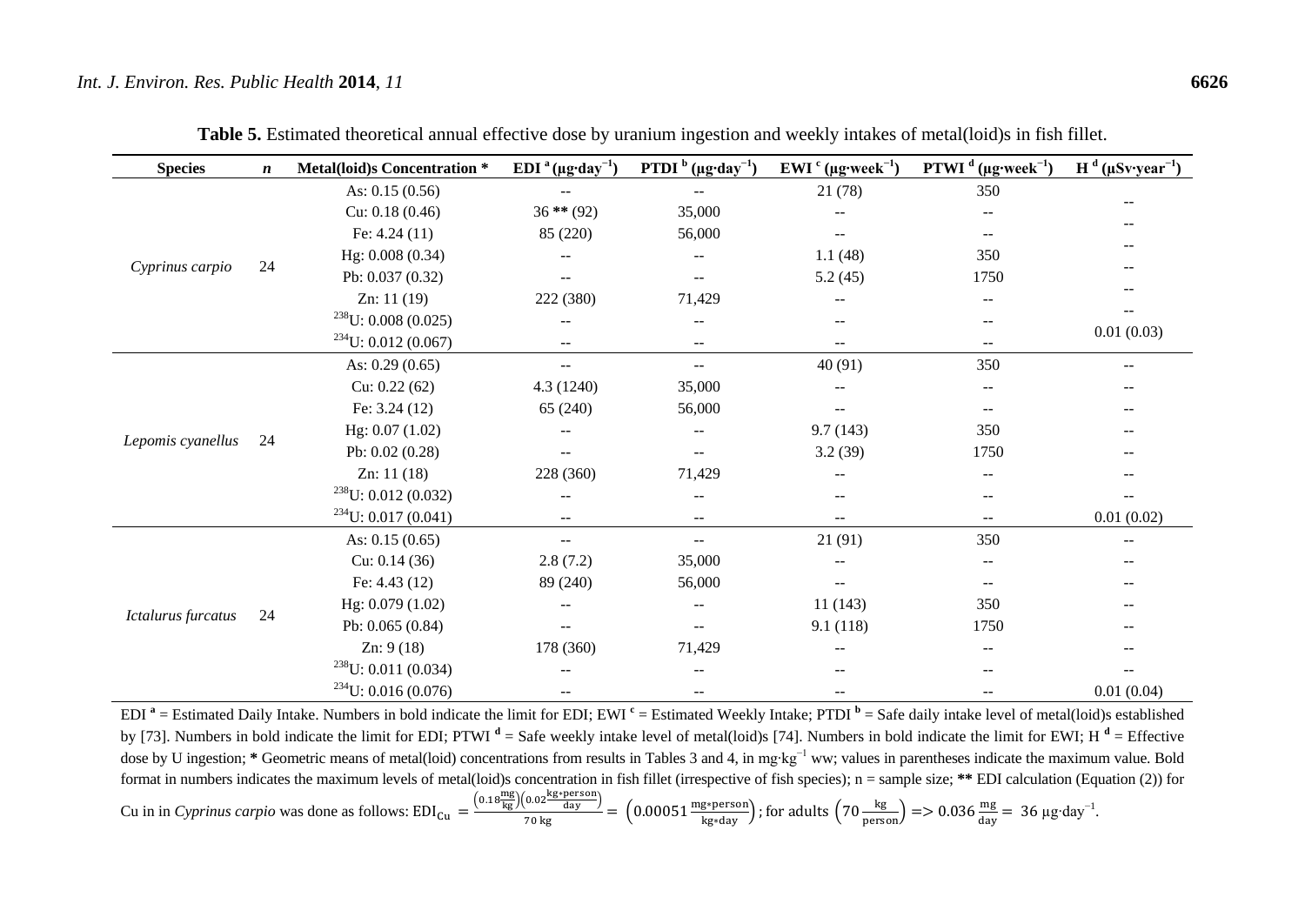From the results of Table 5, EWI and EDI for all metal(loid)s were far below PTWI and PTDI. From this point of view, consumption of these fish species is safe for human health.

The annual effective dose for adults by fish consumption in this work ranged from  $4.46 \times 10^{-3}$  to  $3.68 \times 10^{-2}$  uSv∙year<sup>-1</sup>. This dose from uranium ingestion may be considered low when compared to the reference value equal to 0.53  $\mu$ Sv⋅year<sup>-1</sup> informed for adults in a report given by the United Nations Scientific Committee on the Effects of Atomic Radiation [57]. Also, the estimated dose for adults in this study is lower than the estimated dose for fish ingestion captured in San Marcos dam, equal to 2.23  $\mu$ Sv⋅vear<sup>-1</sup> [33].

# *3.5. Discussion*

Table 6 presents the Pearson correlation coefficients (*r*) among some sample parameters and metal(loid) concentrations in fish samples, together with their relevant p-values. Figures A1 and A2 in the Appendix present the dendrograms from significant correlations or similarities among response functions in fillets and fillets and gills, respectively.

| <b>Specie</b>      | <b>Tissue</b><br><b>Correlation</b> |           |    |       | <i>p</i> -value |
|--------------------|-------------------------------------|-----------|----|-------|-----------------|
|                    | Fillet                              | As-Wet    | 24 | 0.500 | 0.013           |
|                    |                                     | As-Length | 24 | 0.534 | 0.007           |
| Cyprinus carpio    |                                     | Cu-Fe     | 24 | 0.482 | 0.017           |
|                    |                                     | $Cu-Zn$   | 24 | 0.546 | 0.006           |
|                    | Gills                               | As-Wet    | 24 | 0.525 | 0.008           |
|                    | Fillet                              | Hg-Wet    | 24 | 0.563 | 0.004           |
|                    |                                     | $Cu-Fe$   | 24 | 0.523 | 0.009           |
| Lepomis cyanellus  |                                     | $Fe-Zn$   | 24 | 0.555 | 0.005           |
|                    | Gills                               | $Hg-Fe$   | 24 | 0.402 | 0.052           |
|                    | Gills                               | Fe-Ph     | 24 | 0.490 | 0.015           |
| Ictalurus furcatus |                                     | $Fe-Zn$   | 24 | 0.473 | 0.020           |

**Table 6.** Correlation coefficients of some parameters and metal(loid) concentrations in fillet and gill samples analyzed.

Numbers in bold indicate correlation coefficients with *p*-values less than 0.01.

As Table 6 displays, *Cyprinus carpio* showed a positive correlation between arsenic concentration and fish length. *Lepomis cyanellus* presented a positive correlation between Hg concentration and fish weight. These results suggest that As and Hg concentrations tend to increase moderately as fish grows. Some authors [3,75,76] have reported a similar correlation between Hg concentration and fish length in samples of large predators like *Xiphias gladius*, *Thunnus albacares*, *Katsuwonus pelamis* and *Coryphaena hippurus*.

Additionally, the observed metal(loid)s BAF are greater than 1. *Lepomis cyanellus* and *Ictalurus furcatus* showed the highest BAF for As, Hg and Pb, respectively. The higher concentrations of As and Hg in fillet present in *Lepomis cyanellus* specie for Summer-Autumn, may be related to the movement of this fish species towards the bottom of the water column, being in closer contact with the sediment. This may be due to conditions in the reservoir induced by higher temperatures and/or food availability. Meanwhile, *Ictalurus furcatus* has the highest concentrations of Hg and Pb when considering both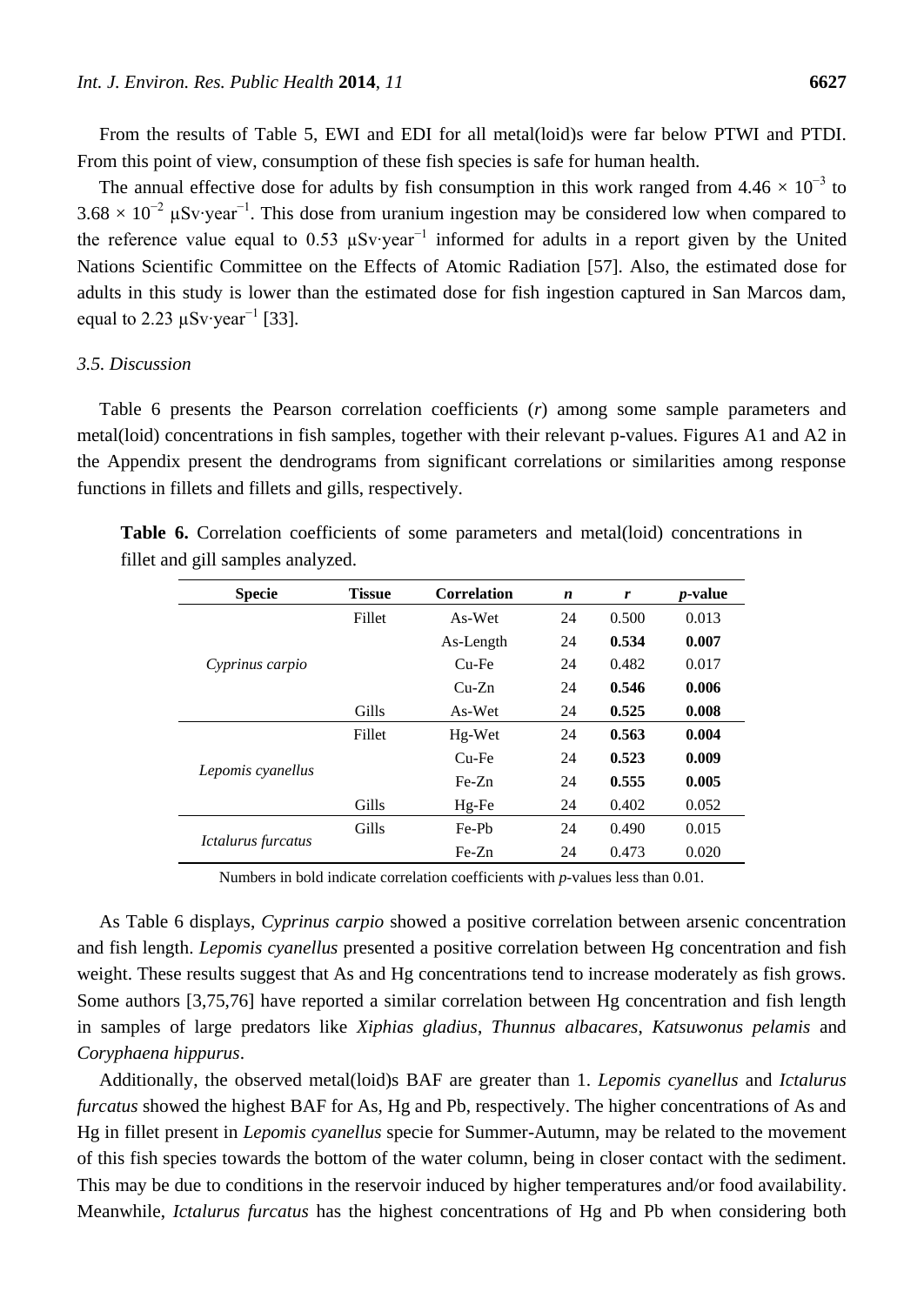sampling campaigns together. This may be due to the fact that this species remains close to sediments throughout the year. Recently, Ling *et al.* [77] have concluded that ventral muscle of tilapia, which lives in the bottom layer of ponds and reservoirs, accumulates contaminants by direct contact with sediments. On the other hand, diet of *Lepomis* and *Ictalurus* (see Table 1) includes molluscs and shellfish, which live on sediments. This conjecture is reinforced by a report of trace element concentrations in sediments along the Conchos River. It is reported that lead accumulation in sediments, given by its partition coefficient with water, is significantly higher in the Luis L Leon reservoir than in other upstream locations. Arsenic concentration value in a sediment sample from this reservoir was reported by Gutierrez *et al.* [35] as 33.0 mg∙kg−1 in dry basis. Hernandez Garcia *et al.* [36] have reported average concentrations values of As = 9.85 mg⋅kg<sup>-1</sup>, Cu = 3.70 mg⋅kg<sup>-1</sup>, Pb = 63.4 mg⋅kg<sup>-1</sup> and Zn = 79.6 mg⋅kg<sup>-1</sup> in sediments in dry basis from Luis L. Leon reservoir. Reported values for As and Pb concentrations in sediments of Luis L. Leon reservoir are above typical in river sediments from North America, if compared with the concentrations reported by Rice [78] in streambed sediments over the United States of America:  $As = 6.3$  mg⋅kg<sup>-1</sup>, Pb = 27 mg⋅kg<sup>-1</sup> and Hg = 0.06 mg⋅kg<sup>-1</sup>, all given in dry basis.

The ranges of some metal(loid) BAF in fillet samples shown in Table 5 are similar to those reported by [53] for *Sander lucioperca*, *Silurus glanis*, *Lota lota* and *Cyprinus carpio*, captured in the Danube River (Serbia) (BAF<sub>As</sub> = 33.13–223.94 mg⋅kg<sup>-1</sup>, BAF<sub>Fe</sub> = 8.12–54.69 mg⋅kg<sup>-1</sup>, BAF<sub>Zn</sub> = 437.43–1879.33 mg⋅kg<sup>-1</sup>, all given in ww). The ranges of some metal(loid) BAF in gill samples (see Table 5), are also similar to those reported by [53] (BAF<sub>As</sub> = 47.6–563.64 mg⋅kg<sup>-1</sup>,  $BAF_{Fe} = 98.44-186.37 \text{ mg} \cdot \text{kg}^{-1}$ ,  $BAF_{Zn} = 1558.09-32,099.33 \text{ mg} \cdot \text{kg}^{-1}$ , ww). However, Moreno *et al.* [37] obtained higher maximum concentrations for As, Hg and Pb in both fillets and gills. The ranges of some metal(loid) BAF in the present study are higher in gill samples (except for Hg in all fish species) than in fillet samples. This feature might be explained because gills have higher bioconcentration affinity for some metal(loid)s than fillet. Thus, gills are often recommended as a better environmental indicator tissue of water pollution by metal(loid)s than fillet in fish. Type of the chemical, metabolic properties of the tissues, and the degree of environmental pollution affect the BAF levels [79].

Intake of metal(loid)s by fish is influenced by many factors such as fish species, age, sex and feeding patterns. Moreover, various environmental factors are also involved in metal(loid)s intake, such as pH, temperature, metal release into water system, physico-chemical properties of water and metal(loid)s, water depth, re-suspension processes, salinity, among other factors [58,80–82]. It has been established that sediments can act as sinks for a wide variety of contaminants. High concentrations of metal(loid)s in sediment causes a exposure to sediment contaminants over time, while a high concentration in water may reveal an immediate or recent source of contamination [83,84]. On the other hand, these sediments supply metals to organisms living in the close vicinity. In this context, and considering that water does not present large concentrations of metal(loid)s, as well as the diet and benthic habits of *Lepomis cyanellus* and *Ictalurus furcatus* (Table 1), high BAF for both species may be explained by the chronic exposure to some metal(loid)s such as As, Hg and Pb from sediments.

Taking into account that contaminant concentrations increase with the weight of the specimen (Table 6), their bioaccumulation would be more dangerous for population that consume large fish. However the implications may not be affecting human health due to the low weekly intake of the target population.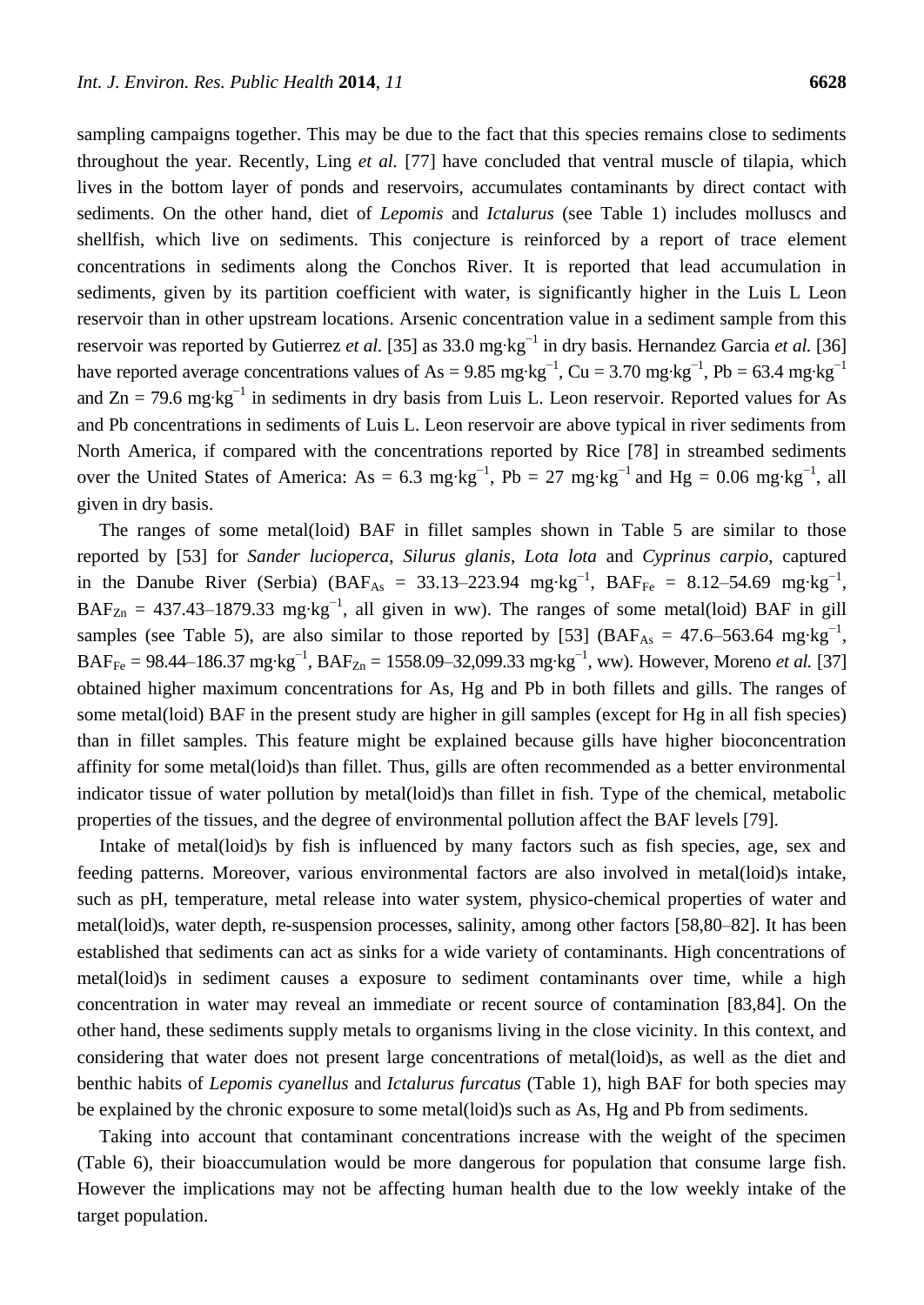This is the first report on uranium isotopes activity concentration in fish and water from the Luis L Leon reservoir. The activity concentration of uranium is low compared with the values reported in San Marcos dam reservoir and other mining influenced sites. This result suggests that Luis L. Leon reservoir is not affected by the transport of radionuclides, from the Victorino and San Marcos uranium deposits, or other nearby deposits. Also, annual effective dose for adults by consumptions of these fish may be considered safe, because it is below of the guidance levels values suggested by the United Nations Scientific Committee on the Effects of Atomic Radiation.

Moreover, this study provides more information about some metal(loid)s concentrations which were reported before with high values. Regarding the results of metal(loid)s, Zn and Cu are present at concentrations that are not expected to have impacts on human consumption. By contrast, comparing As, Hg and Pb concentrations in fillet with European regulations, to some extent they might pose a risk of impacts on human health. However, Estimated (Weekly or Daily) Intake values (even for the maximum values of metalloids concentration) are far below the Permissible Tolerable (Weekly or Daily) Intake levels. Moreover, almost all metal(loid) concentrations in gills showed higher values.

The difference of metal(loid) concentrations in fillet among the studied species is likely primarily due to differences in diet and habitat. The species *Ictalurus furcatus* and *Lepomis cyanellus* show higher bioaccumulation factors of As, Hg and Pb, probably due to their benthic habitat.

#### **Acknowledgments**

The support given by Consejo Nacional de Ciencia y Tecnología Projects FOMIX CHIH-2011-C03-167723 and CB-01-2011-197, by Centro de Investigación en Materiales Avanzados (CIMAV), and by Universidad Autonoma de Chihuahua for supporting the present work is acknowledged. Also authors want to thank Silvia Miranda and Alejandro Benavides for advice in elemental chemical analysis of the samples.

# **Author Contributions**

Mayra Y. Luna-Porres has participated in the whole process, from sampling design, sample processing, chemical and radiochemical analysis, spectra analysis, results interpretation, statistical data processing, discussion and article writing. Marco A. Rodr guez-Villa contributed to the sample processing, chemical and radiochemical analysis and spectra analysis. Marusia Renteria-Villalobos contributed to the sample processing, spectra analysis and article writing. Eduardo F. Herrera-Peraza has participated in the sampling design and statistical data processing. Maria Elena Montero-Cabrera is the overall project leader. She has participated in the whole process of conducting research, spectra analysis, results interpretation, discussion, and article writing. She is the corresponding author.

# **Conflicts of Interest**

The authors declare no conflict of interest.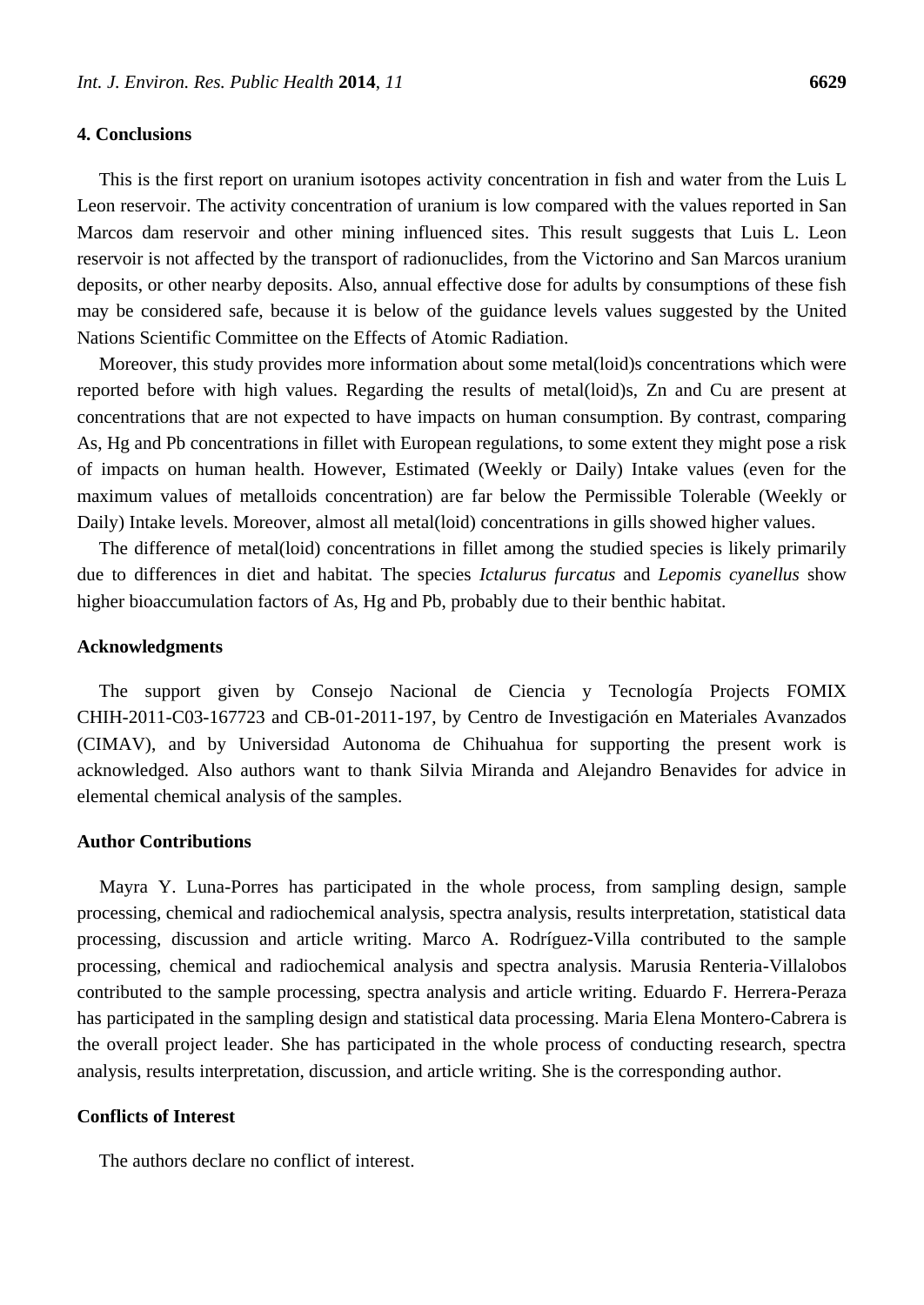# **References**

- 1. Jabeen, F.; Chaudhry, A. Environmental impacts of anthropogenic activities on the mineral uptake in *Oreochromis mossambicus* from indus river in Pakistan. *Environ. Monit. Assess.* **2009**, *166*, 641–651.
- 2. Quintero-Alvarez, J.M.; Soto-Jiménez, M.F.; Amezcua, F.; Voltolina, D.; Frías-Espericueta, M. Cadmium and lead concentrations in the fish tissues of a coastal lagoon system of the Gulf of California. *Bull. Environ. Contam. Toxicol.* **2012**, *89*, 820–823.
- 3. Ouédraogo, O.; Amyot, M. Mercury, arsenic and selenium concentrations in water and fish from sub-Saharan semi-arid freshwater reservoirs (Burkina Faso). *Sci. Total Environ.* **2012**, *444*, 243–254.
- 4. Türkmen, M.; Türkmen, A.; Tepe, Y.; Ates, A.; Gökkus, K. Determination of metal contaminations in sea foods from Marmara, Aegean and Mediterranean seas: Twelve fish species. *Food Chem.* **2008**, *108*, 794–800.
- 5. Korkmaz Görür, F.; Keser, R.; Akçay, N.; Dizman, S. Radioactivity and heavy metal concentrations of some commercial fish species consumed in the Black Sea region of Turkey. *Chemosfere* **2012**, *87*, 356–361.
- 6. Labrot, F.; Narbonne, J.F.; Ville, P.; Saint Denis, M.; Ribera, D. Acute toxicity, toxicokinetics, and tissue target of lead and uranium in the clam *Corbicula fluminea* and the worm *Eisenia fetida*: Comparison with the fish *Brachydanio rerio*. *Arch. Environ. Contam. Toxicol.* **1999**, *36*, 167–178.
- 7. Schenone, N.F.; Avigliano, E.; Goessler, W.; Fernández Cirelli, A. Toxic metals, trace and major elements determined by ICPMS in tissues of *Parapimelodus valenciennis* and *Prochilodus lineatus* from Chascomus lake, Argentina. *Microchem. J.* **2014**, *112*, 127–131.
- 8. WHO, World Health Organization. Arsenic, Fact Sheet No. 372, (2012). Available online: http://www.who.int/mediacentre/factsheets/fs372/en/#.09/27/2013 (accessed on 16 June 2014).
- 9. WHO, World Health Organization. Lead Poisoning and Health, Fact Sheet No. 379, (2013). Available online: http://www.who.int/mediacentre/factsheets/fs379/en/ (accessed on 16 June 2014).
- 10. Domingo, J.L. Reproductive and developmental toxicity of natural and depleted uranium: A review. *Reprod. Toxicol.* **2001**, *15*, 603–609.
- 11. Al Sayegh Petkovsek, S.; Mazej Grudnik, Z.; Pokorny, B. Heavy metals and arsenic concentrations in ten fish species from the Salek lakes (Slovenia): Assessment of potential human health risk due to fish consumption. *Environ. Monit. Assess.* **2012**, *184*, 2647–2662. .
- 12. Burger, J.; Gaines, K.; Boring, C.S.; Stephens, W.L.; Snodgrass, J.; Dixon, C.; McMahon, M.; Shukla, S.; Shukla, T.; Gochfeld, M. Metal levels in fish from the Savannah river: Potential hazards to fish and other receptors. *Environ. Res.* **2002**, *89*, 85–97.
- 13. Nawaz, S.; Nagra, S.A.; Saleem, Y.; Priyadarshi, A. Determination of heavy metals in fresh water fish species of the River Ravi, Pakistan compared to farmed fish varieties. *Environ. Monit. Assess.* **2010**, *167*, 461–471.
- 14. Wang, X.; Sato, T.; Xing, B.; Tao, S. Health risks of heavy metals to the general public in Tianjin, China via consumption of vegetables and fish. *Sci. Total Environ.* **2005**, *350*, 28–37.
- 15. Franco, J.L.; Posser, T.; Mattos, J.J.; Sánchez-Chardi, A.; Trevisan, R.; Oliveira, C.S.; Carvalho, P.S.M.; Leal, R.B.; Marques, M.R.F.; Bainy, A.C.D.; *et al.* Biochemical alterations in juvenile carp (*Cyprinus carpio*) exposed to zinc: Glutathione reductase as a target. *Mar. Environ. Res.* **2008**, *66*, 88–89.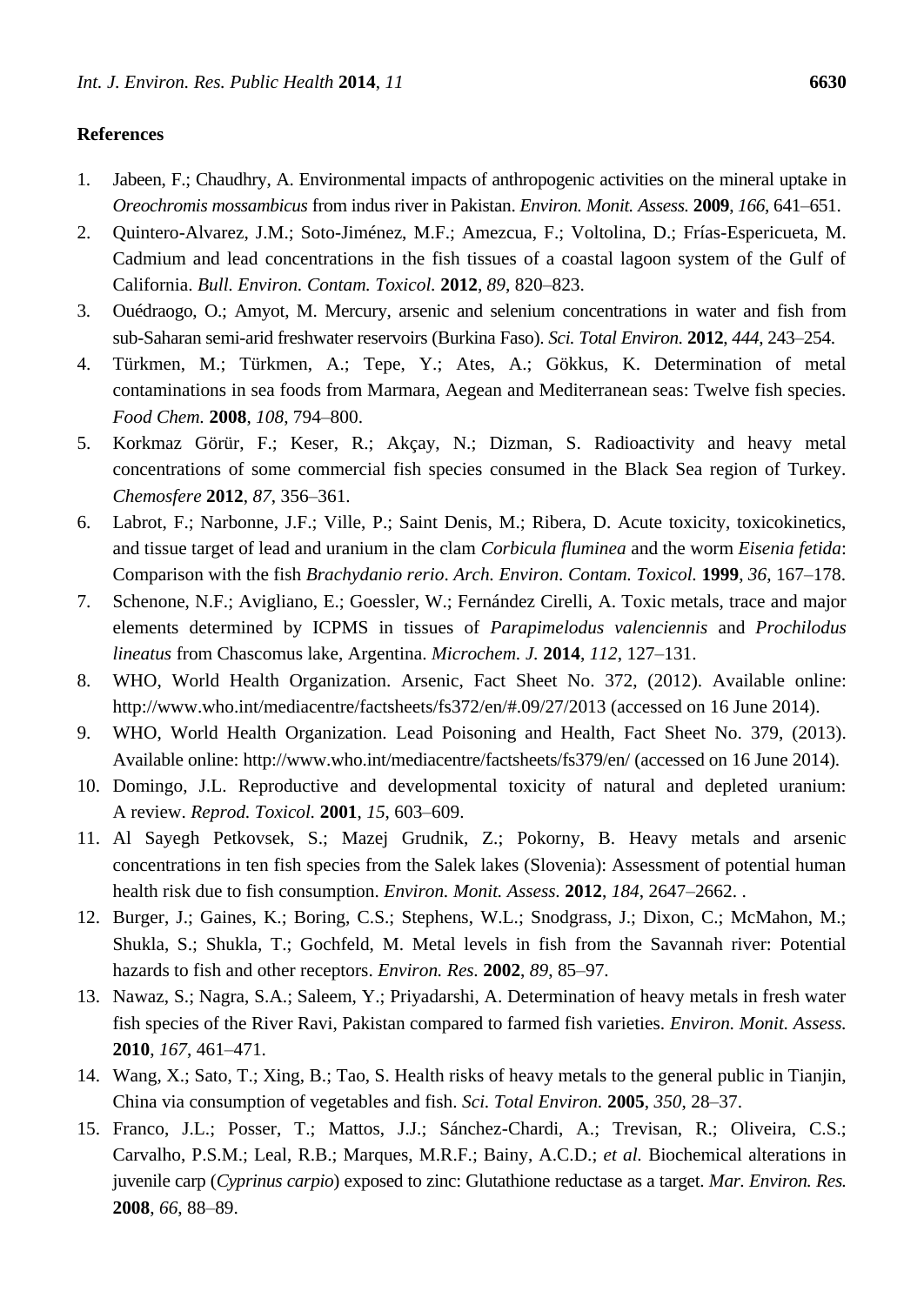- 16. Luna Porres, M.Y.; Montero Cabrera, M.E.; Manjón Collado, G.; Díaz Frances, I.; Rentería Villalobos, M. Determination of uranium and polonium in *Sparus aurata* by alpha spectrometry. *Revista Mexicana de Física* **2012**, 224–227.
- 17. Castro-González, M.I.; Méndez-Armenta, M. Heavy metals: Implications associated to fish consumption. *Environ. Toxicol. Pharmacol.* **2008**, *26*, 263–271.
- 18. Cyrille, Y.D.A.; Victor, K.; Sanogo, T.A.; Boukary, S.; Joseph, W. Cadmium accumulation in tissues of *Sarotherodon melanotheron* (Rüppel, 1852) from the Aby lagoon system in Côte D'ivoire. *Int. J. Environ. Res. Public Health* **2012**, *9*, 821–830.
- 19. Buet, A.; Barillet, S.; Camilleri, V. Changes in oxidative stress parameters in fish as response to direct uranium exposure. *Radioprotection* **2005**, *40*, S151-S155.
- 20. Beatrice, G.; Isabelle, C.; Virginie, C.; Christelle, A.-G. Effects of depleted uranium on oxidative stress, detoxification, and defence parameters of Zebrafish *Danio rerio*. *Arch. Environ. Contam. Toxicol.* **2013**, *64*, 140–150.
- 21. D  $\acute{\text{n}}$ z-Franc $\acute{\text{e}}$ , I.; Mantero, J.; Manjón, G.; D  $\acute{\text{n}}$ z, J.; Garc  $\acute{\text{n}}$ -Tenorio, R.  $^{210}$ po and  $^{238}$ u isotope concentrations in commercial bottled mineral water samples in Spain and their dose contribution. *Radiat. Prot. Dosim.* **2013**, *156*, 336–342.
- 22. Stromman, G.; Rosseland, B.O.; Skipperud, L.; Burkitbaev, L.M.; Uralbekov, B.; Heier, L.S.; Salbu, B. Uranium activity ratio in water and fish from Pit lakes in Kurday, Kazakhstan and Taboshar, Tajikistan. *J. Environ. Radioact.* **2013**, *123*, 71–81.
- 23. Skipperud, L.; Stromman, G.; Yunusov, M.; Stegnar, P.; Uralbekov, B.; Tilloboev, H.; Zjazjev, G.; Heier, L.S.; Rosseland, B.O.; Salbu, B. Environmental impact assessment of radionuclide and metal contamination at the former U sites Taboshar and Digmai, Tajikistan. *J. Environ. Radioact.* **2013**, *123*, 50–62.
- 24. Skipperud, L.; Jørgensen, A.G.; Heier, L.S.; Salbu, B.; Rosseland, B.O. Po-210 and Pb-210 in water and fish from Taboshar uranium mining Pit lake, Tajikistan. *J. Environ. Radioact.* **2013**, *123*, 82–89.
- 25. Yılmaz, F.; Özdemir, N.; Demirak, A.; Tuna, A.L. Heavy metal levels in two fish species *Leuciscus cephalus* and *Lepomis gibbosus*. *Food Chem.* **2007**, *100*, 830–835.
- 26. Alhas, E.; Oymak, S.A.; Karadede Akin, H. Heavy metal concentrations in two barb, *Barbus xanthopterus* and *Barbus rajanorum* mystaceus from Ataturk dam lake, Turkey. *Environ. Monit. Assess.* **2009**, *148*, 11–18.
- 27. Salbu, B.; Skipperud, L. Challenges in Radioecotoxicology. In *Multiple Stressors: A Challenge for the Future*; Springer: Dordrecht, The Netherlands, 2007; pp. 3–12.
- 28. Salbu, B. Speciation of radionuclides–analytical challenges within environmental impact and risk assessments. *J. Environ. Radioact.* **2007**, *96*, 47–53.
- 29. Sandoval-Solis, S. *Water Planning and Management for Large Scale River Basins: Case of Study of the Rio Grande/Rio Bravo Transboundary Basin*; The University of Texas: Austin, TX, USA, 2011.
- 30. Ferríz, H. Uranium mineralization in the san marcos volcanic center Chihuahua, Mexico. In Procedings of the Technical Committee Meeting, Uranium Deposits in Volcanic Rocks, El Paso, TX, USA, 1985; pp. 197–216.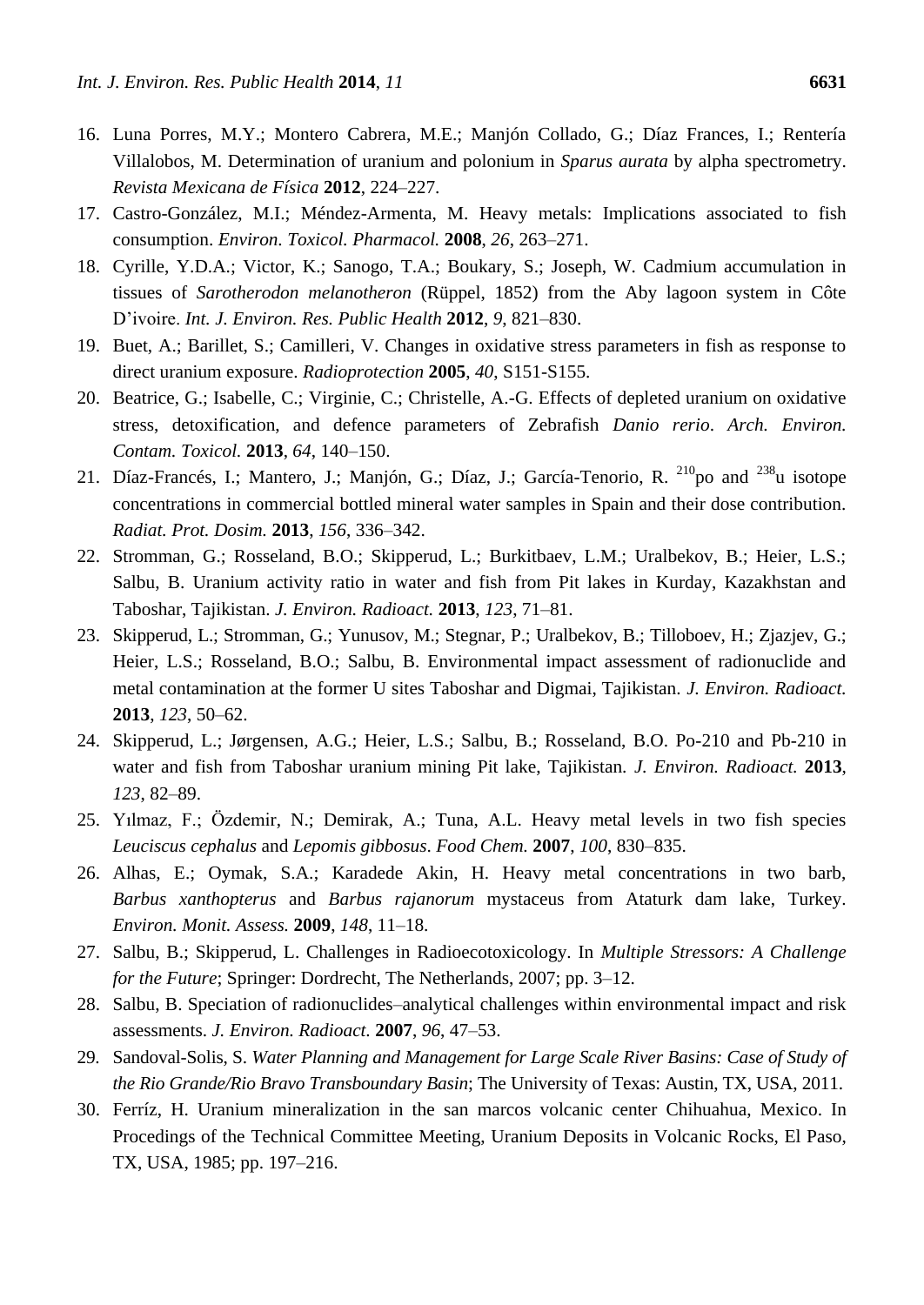- 31. Colmenero Sujo, L.; Montero Cabrera, M.E.; Villalba, L.; Rentería Villalobos, M.; Torres Moye, E.; Garc á León, M.; Garc á-Tenorio, R.; Mireles Garc á, F.; Herrera Peraza, E.F.; Sánchez Aroche, D. Uranium-238 and thorium-232 series concentrations in soil, radon-222 indoor and drinking water concentrations and dose assessment in the city of Aldama, Chihuahua, Mexico. *J. Environ. Radioact.* **2004**, *77*, 205–219.
- 32. Luna Porres, M.Y.; Alarcon Herrera, M.T.; Montero Cabrera, M.E.; Rodriguez Villa, M.A.; Villalobos, M.R.; Peraza, E.H. *Baccharis salicifolia* development in the presence of high concentrations of uranium in the arid environment of San Marcos, Chihuahua. *Revista Mexicana de Física* **2011**, *57*, 40–43.
- 33. Renteria-Villalobos, M.; Cortes, M.; Mantero, J.; Manjon, G.; Garcia-Tenoria, R.; Herrera, E.; Montero-Cabrera, M. Uranium in the surrounding of San Marcos-Sacramento river environment (Chihuahua, Mexico). *Sci. World J.* **2012**, *2012*, doi:10.1100/2012/616430.
- 34. De la Mora-Covarrubias, A.; Quiñonez-Martinez, M.; Sosa-Cerecedo, M.; Soto-Cruz, R. Estudio de la calidad del agua del Río Bravo en el área de influencia de Cd. Juárez, Chihuahua-El Paso, Texas. In Proceeding of the VI Congreso Internacional y XII Nacional de Ciencias Ambientales, Chihuahua, Mexico, 6 August 2007.
- 35. Gutierrez, M.; Alarcón-Herrera, M.; Camacho, L. Geographical distribution of arsenic in sediments within the rio Conchos basin, Mexico. *Environ. Geol.* **2009**, *57*, 929–935.
- 36. Hernández-Garcia, Y.; Sosa-Cerecedo, M.; Moreno, M.; Alcalá, J.; Puga, S. Evaluación de la contaminación por metales pesados y arsénico en sedimento en embalses del estado de Chihuahua, México. *Revista Latinoamericana de Recursos Naturales* **2008**, *4*, 89–94.
- 37. Moreno-López, M.V.; Sosa, M.; Patiño, R.; Benavides, A.; Miranda, S.V.; Rubio, A.D.; Leal, L. Accumulation of Arsenic and Mercury in Mojarra, Catfish and Carp Fish Species from Three Water Reservoirs in Chihuahua State. In Proceedings of the 10th International Conference on the Biogeochemistry of Trace Elements, Chihuahua, Mexico, 13–18 July 2009.
- 38. INEGI. *Estudio hidrológico del estado de Chihuahua*; Instituto Nacional de Estad ática Geografía e Informática: Aguas Calientes, México, 1999. Available online: http://www.e-local.gob.mx/ work/templates/enciclo/EMM08chihuahua/mediofisico.html (accessed on 16 June 2014).
- 39. L'Annunziata, M.F.; Kessler, M.J. Liquid Scintillation Analysis: Principles and Practice. In *Handbook of Radioactivity Analysis*, 2nd ed.; Elsevier Science: Oceanside, CA, USA, 2003; pp. 347–535.
- 40. SCFI. *NMX-AA-051-SCFI-2001, Water Analysis—Determination of Metals by Atomic Absorption in Natural, Drinking, Wastewaters and Treated Wastewaters—Test Method; Secretar a de* Comercio y Fomento Industrial: Mexico City, DF, Mexico, 2001.
- 41. HACH. *Water Analysis Handbook*, 5th ed.; HACH Co.: Loveland, CO, USA, 2008.
- 42. SCFI. *NMX-AA-073-SCFI-2001, Water Analysis—Determination of Total Chlorine in Natural, Drinking, Wastewaters and Treated Wastewaters—Test Method*; Secretaría de Comercio y Fomento Industrial: Mexico City, DF, Mexico, 2001.
- 43. SCFI. *NMX-AA-036-SCFI-2001, Water Analysis—Determination of Acidity and Total Alkalinity*  in Natural, Drinking, Wastewaters and Treated Wastewaters; Secretar *a* de Comercio y Fomento Industrial: Mexico City, DF, Mexico, 2001.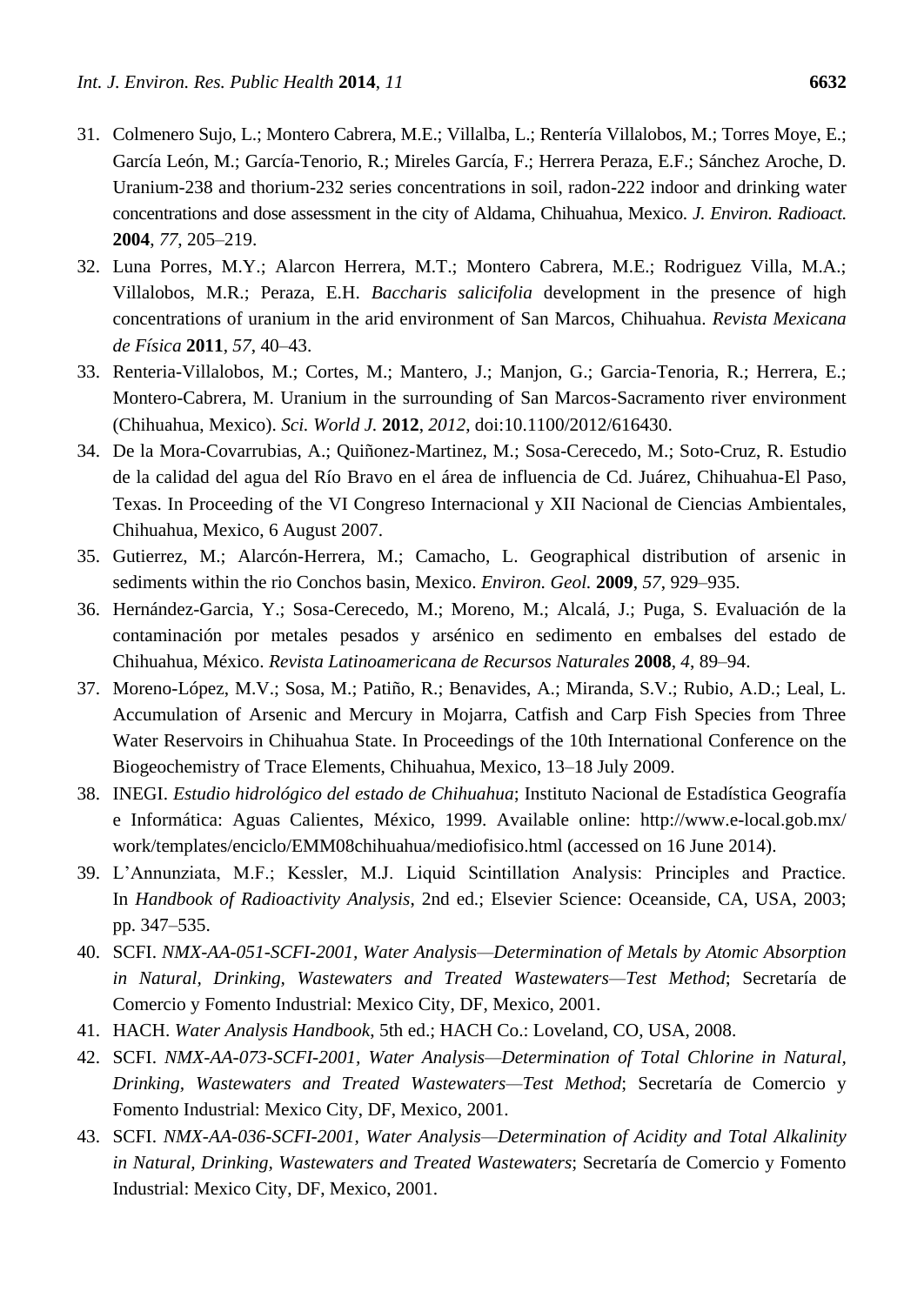- 44. Blanco Rodriguez, M.P.; Vera Tomé, F.; Lozano, J.C.; Gómez Escobar, V. Sequential method for the determination of uranium, thorium and  $^{226}$ Ra by liquid scintillation alpha spectrometry. *Appl. Radiat. Isot.* **2000**, *52*, 705–710.
- 45. Currie, L.A. Limits for qualitative detection and quantitative determination. Application to radiochemistry. *Anal. Chem.* **1968**, *40*, 586–593.
- 46. Jabeen, F.; Chaudhry, A. Monitoring trace metals in different tissues of *Cyprinus carpio* from the Indus river in Pakistan. *Environ. Monitor. Assess.* **2009**, *170*, 645–656.
- 47. Scerbo, R.; Ristori, T.; Stefanini, B.; de Ranieri, S.; Barghigiani, C. Mercury assessment and evaluation of its impact on fish in the Cecina river basin (Tuscany, Italy). *Environ. Pollut.* **2005**, *135*, 179–186.
- 48. Karadede, H.; Oymak, S.A.; Ünlü, E. Heavy metals in mullet, liza abu, and catfish, *Silurus triostegus*, from the Atatürk dam lake (Euphrates), Turkey. *Environ. Int.* **2004**, *30*, 183–188.
- 49. Lau, S.; Mohamed, M.; Yen, A.T.; Su'ut, S. Accumulation of heavy metals in freshwater molluscs. *Sci. Total Environ.* **1998**, *214*, 113–121.
- 50. Shah, A.Q.; Kazi, T.G.; Arain, M.B.; Jamali, M.K.; Afridi, H.I.; Jalbani, N.; Baig, J.A.; Kandhro, G.A. Accumulation of arsenic in different fresh water fish species—Potential contribution to high arsenic intakes. *Food Chem.* **2009**, *112*, 520–524.
- 51. Zhang, N.; Wei, C.; Yang, L. Occurrence of arsenic in two large shallow freshwater lakes in China and a comparison to other lakes around the world. *Microchem. J.* **2013**, *110*, 169–177.
- 52. Weisbrod, A.V.; Burkhard, L.P.; Arnot, J.; Mekenyan, O.; Howard, P.H.; Russom, C.; Boethling, R.; Sakuratani, Y.; Traas, T.; Bridges, T.; *et al.* Workgroup report: Review of fish bioaccumulation databases used to identify persistent, bioaccumulative, toxic substances. *Environ. Health Perspect.* **2007**, *115*, 255–261.
- 53. Subotic, S.; Spasic, S.; Visnjic-Jeftic, Z.; Hegedis, A.; Krpo-Cetkovic, J.; Mickovic, B.; Skoric, S.; Lenhardt, M. Heavy metal and trace element bioaccumulation in target tissues of four edible fish species from the Danube river (Serbia). *Ecotoxicol. Environ. Saf.* **2013**, *98*, 196–202.
- 54. Food and Agriculture Organization (FAO). *Statistics Division, Food Security Statistics, Food Consumption*; FAO: Rome, Italy, 2005.
- 55. Zhuang, P.; McBride, M.B.; Xia, H.; Li, N.; Li, Z. Health risk from heavy metals via consumption of food crops in the vicinity of dabaoshan mine, south China. *Sci. Total Environ.* **2009**, *407*, 1551–1561.
- 56. International Commission on Radiological Protection (ICRP). *Recommendations of the International Commission on Radiological Protection*; ICRP: Ottawa, ON, Canada, 1990; pp. 1–3.
- 57. UNSCEAR, United Nation Scientific Committee on the Effects of Atomic Radiation. *Exposures from natural radiation sources (Annex B)*; Report of the United Nation Scientific Committee on the Effects of Atomic Radiation to the General Assemby; UNSCEAR: New York, NY, USA, 2008.
- 58. Carvalho, F.P.; Oliveira, J.M.; Lopes, I.; Batista, A. Radionuclides from past ur anium mining in rivers of Portugal. *J. Environ. Radioact.* **2007**, *98*, 298–314.
- 59. Kraemer, L.D.; Evans, D. Uranium bioaccumulation in a freshwater ecosystem: Impact of feeding ecology. *Aquat. Toxicol.* **2012**, *124*, 163–170.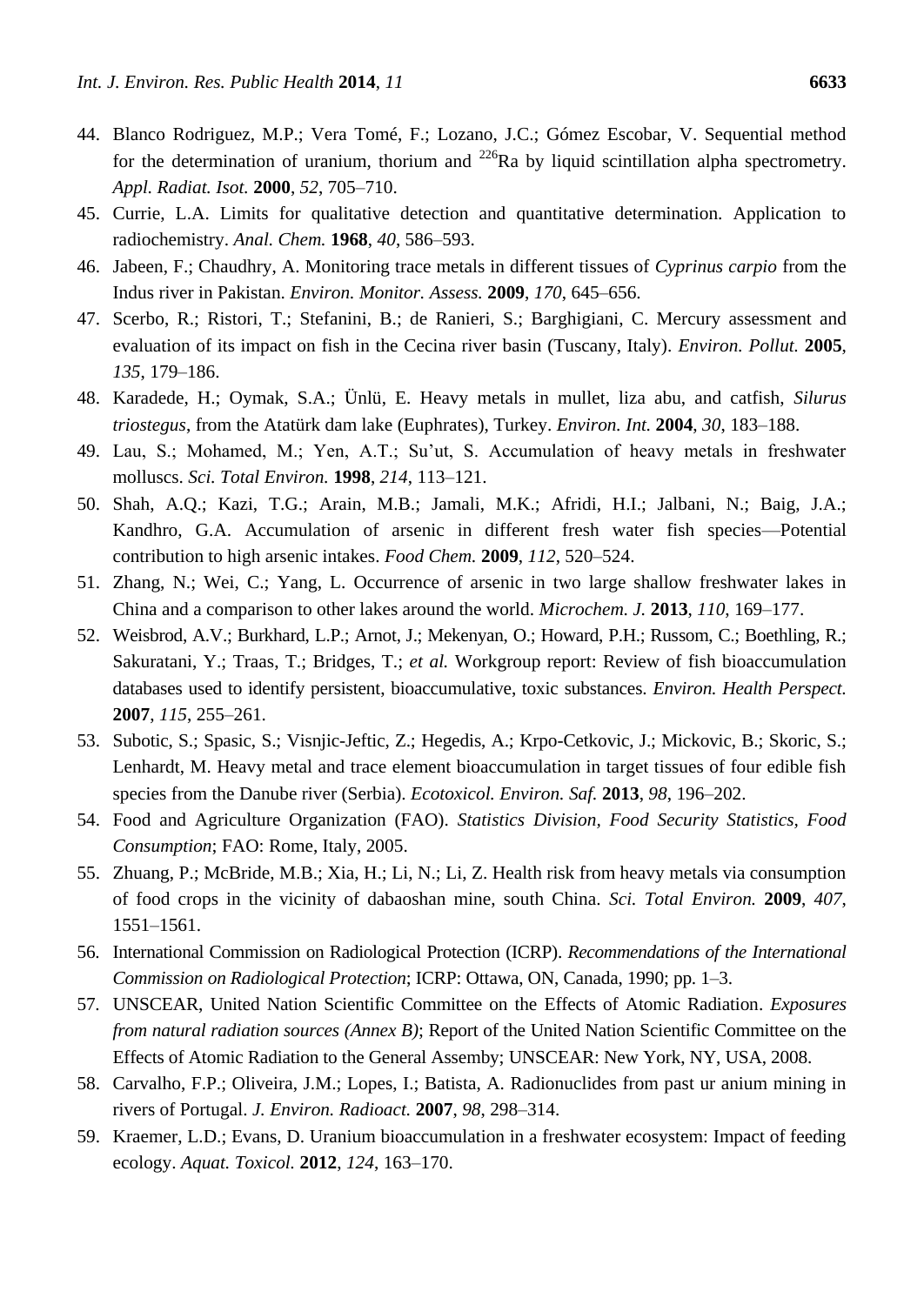- 60. Burillo Montúfar, J.C.; Reyes Cortés, M.; Reyes Cortés, I.A.; Espino Valdez, M.S.; Hinojosa de la Garza, O.R.; Nevárez Ronquillo, D.P.; Herrera Peraza, E.; Renter á Villalobos, M.; Montero Cabrera, M.E. Uranium-series isotopes transport in surface, vadose and ground waters at San Marcos uranium bearing basin, Chihuahua, Mexico. *Appl. Geochem.* **2012**, *27*, 1111–1122.
- 61. Reyes-Cortés, M.; Reyes-Cortés, I.A.; Espino Valdez, S.; Rentería-Villalobos, M.; Burillo Montúfar, J.C.; Montero-Cabrera, M.E. Origen y distribución de la radiactividad natural en la zona norte de la cuenca de Chihuahua, México. *Revista Mexicana de Ciencias Geológicas*  **2012**, *29*, 659–675.
- 62. Panorama Minero del Estado de Chihuahua. Available online: http://www.sgm.gob.mx/pdfs/ CHIHUAHUA.pdf (accessed on 13 June 2014).
- 63. De la Maza Benignos, M. *Los peces del Río Conchos*, 1a ed.; Alianza WWF FGRA y Gobierno del Estado de Chihuahua: Chihuahua, Mexico, 2009.
- 64. Al-Masri, M.S.; Mamish, S.; Budeir, Y.; Nashwati, A. 210po and 210pb concentrations in fish consumed in Syria. *J. Environ. Radioact.* **2000**, *49*, 345–352.
- 65. Bustamante, P.; Germain, P.; Leclerc, G.; Miramand, P. Concentration and distribution of 210po in the tissues of the scallop *Chlamys varia* and the mussel *Mytilus edulis* from the coasts of Charente-Maritime (France). *Mar. Pollut. Bull.* **2002**, *44*, 997–1002.
- 66. CNA, Comisión Nacional del Agua. *Las represas del estado de Chihuahua*; Instituto Politécnico Nacional: Chihuahua, Mexico, 2001.
- 67. Gutiérrez, M.; Borrego, P. Water quality assessment of the rio Conchos, Chihuahua, Mexico. *Environ. Int.* **1999**, *25*, 573–583.
- 68. Turkmen, M.; Turkmen, A.; Tepe, Y. Comparison of metals in tissues of fish from Paradeniz lagoon in the coastal area of northern east Mediterranean. *Bull. Environ. Contam. Toxicol.* **2011**, *87*, 381–385.
- 69. Otter, R.R.; Bailey, F.C.; Fortner, A.M.; Adams, S.M. Trophic status and metal bioaccumulation differences in multiple fish species exposed to coal ash-associated metals. *Ecotoxicol. Environ. Saf.* **2012**, *85*, 30–36.
- 70. Portant Fixation de Teneurs Maximales Pour Certains Contaminants dans les Denrées Alimentaires. Available online: http://eur-lex.europa.eu/legal-content/FR/TXT/PDF/?uri=CELEX: 32006R1881&from=FR (accessed on 19 June 2014).
- 71. WHO/FAO, World Health Organization, Food and Agriculture Organization of the United Nations. *Evaluation of Certain Food Additives and the Contaminants Mercury, Lead and Cadmium*; World Health Organization Technical Report Series No. 505; WHO: Geneva, Switzerland, 1989.
- 72. Patra, A.K.; Wagh, S.S.; Jain, A.K.; Hegde, A.G. Assessment of daily intake of trace elements by Kakrapar adult population through ingestion pathway. *Environ. Monit. Assess.* **2010**, *169*, 267–272.
- 73. JECFA. *Evaluation of Certain Food Additives and Contaminants: Seventy Second Report of the Joint FAO/WHO Expert Committe on Food Additives*; WHO: Geneva, Switzerland, 2010.
- 74. FAO/WHO, Food and Agriculture Organization of the United Nations and World Health Organization. *Summary of Evaluations Performed by the Joint FAO/WHO Expert Committe on Food Additives (JECFA 1956–2003)*; ILSI Press International Life Sciences Institute: Washington, DC, USA, **2004**.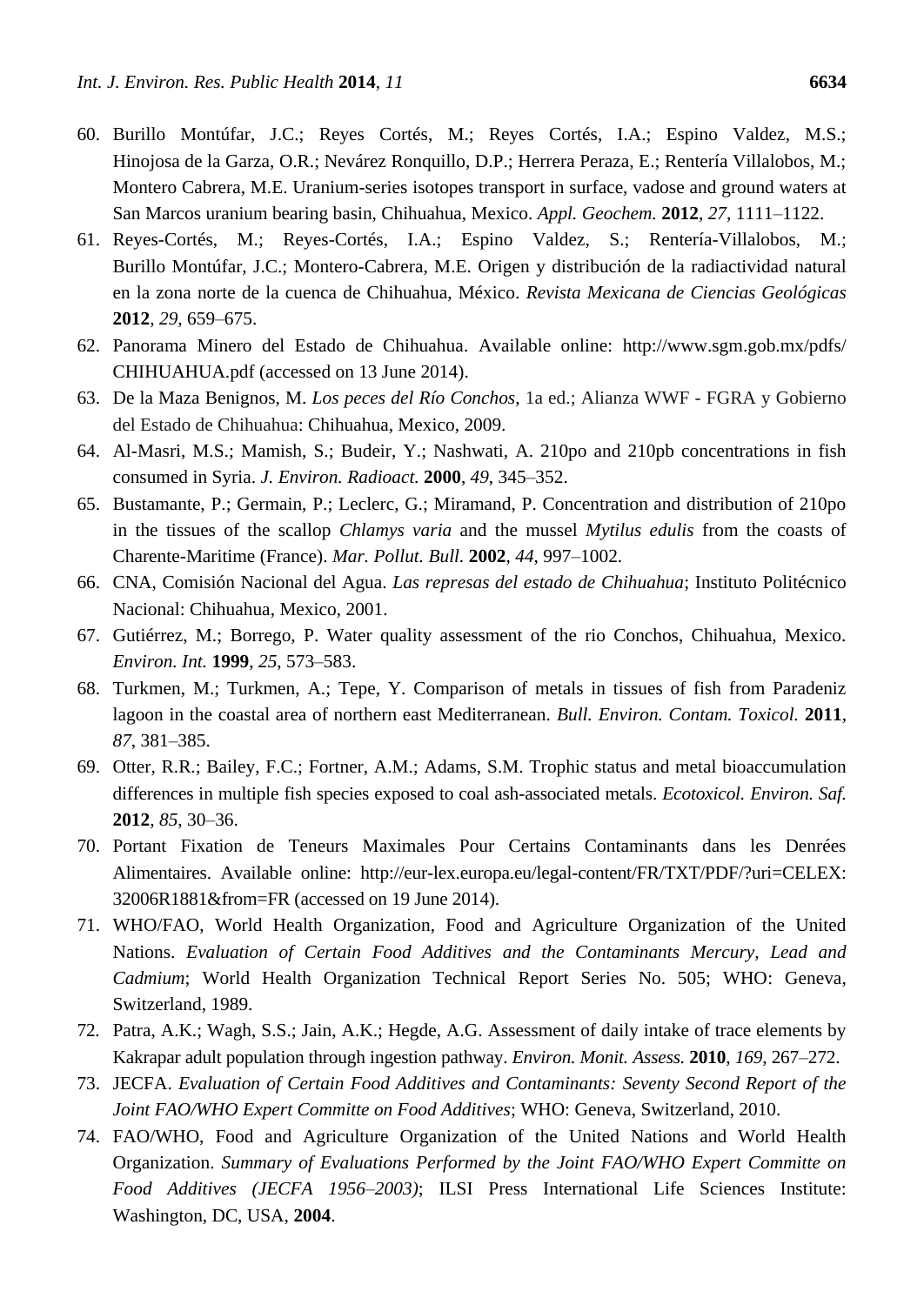- 75. Adams, D.H. Consistently low mercury concentrations in dolphinfish, *Coryphaena hippurus*, an oceanic pelagic predator. *Environ. Res.* **2009**, *109*, 697–701.
- 76. Kojadinovic, J.; Potier, M.; Le Corre, M.; Cosson, R.P.; Bustamante, P. Bioaccumulation of trace elements in pelagic fish from the western Indian ocean. *Environ. Pollut.* **2007**, *146*, 548–566.
- 77. Ling, M.-P.; Wu, C.-C.; Yang, K.-R.; Hsu, H.-T. Differential accumulation of trace elements in ventral and dorsal muscle tissues in tilapia and milkfish with different feeding habits from the same cultured fishery pond. *Ecotoxicol. Environ. Saf.* **2013**, *89*, 222–230.
- 78. Rice, K. Trace-element concentrations in streambed sediment across the conterminous United States. *Environ. Sci. Technol.* **1999**, *33*, 2499–2504.
- 79. Uysal, K.; Köse, E.; Bülbül, M.; Dönmez, M.; Erdoğan, Y.; Koyun, M.; Ömeroğlu, Ç.; Özmal, F. The comparison of heavy metal accumulation ratios of some fish species in Enne Dame lake (Kütahya/Turkey). *Environ. Monitor. Assess.* **2009**, *157*, 355–362.
- 80. Kanayochukwu, N.J.; Ebere, O.O.; Obi, O.I. Nigeria: Environmental health concerns. *Encycl. Environ. Health* **2010**, *4*, 125–130.
- 81. Rejomon, G.; Nair, M.; Joseph, T. Trace metal dynamics in fishes from the southwest coast of India. *Environ. Monit. Assess.* **2010**, *167*, 243–255.
- 82. Campbell, L.; Verburg, P.; Dixon, D.G.; Hecky, R.E. Mercury biomagnification in the food web of lake Tanganyika (Tanzania, east Africa). *Sci. Total Environ.* **2008**, *402*, 184–191.
- 83. Karadede-Akin, H.; Ünlü, E. Heavy metal concentrations in water, sediment, fish and some benthic organisms from Tigris River, Turkey. *Environ. Monitor. Assess.* **2007**, *131*, 323–337.
- 84. Baldantoni, D.; Maisto, G.; Bartoli, G.; Alfani, A. Analyses of three native aquatic plant species to assess spatial gradients of lake trace element contamination. *Aquat. Bot.* **2005**, *83*, 48–60.

# **Appendix**

**Table A1.** Geometric Mean values of uranium isotope AC in fish fillet (Bq⋅kg<sup>-1</sup> ww) and activity ratios for fish sampled at Luis L. Leon reservoir.

|                                 |                  |               | <b>Activity concentrations</b> |                   |                   |                        |  |  |
|---------------------------------|------------------|---------------|--------------------------------|-------------------|-------------------|------------------------|--|--|
| <b>Sample</b>                   | $\boldsymbol{n}$ | <b>Tissue</b> | $^{238}$ U                     | $^{234}$ U        | <b>U</b> Total    | $^{234}$ U/ $^{238}$ U |  |  |
|                                 |                  |               | 0.009                          | 0.014             | 0.023             | 1.5                    |  |  |
| Cyprinus carpio <sup>a</sup>    | 12               | Fillet        | $(0.003 - 0.025)$              | $(0.006 - 0.042)$ | $(0.009 - 0.067)$ | $(1.1-1.6)$            |  |  |
|                                 |                  |               | 0.014                          | 0.020             | 0.034             | 1.4                    |  |  |
| Lepomis cyanellus <sup>a</sup>  | 12               | Fillet        | $(0.013 - 0.032)$              | $(0.009 - 0.039)$ | $(0.008 - 0.071)$ | $(1.1-1.5)$            |  |  |
|                                 | 12               |               | 0.011                          | 0.017             | 0.028             | 1.4                    |  |  |
| Ictalurus furcatus <sup>a</sup> |                  | Fillet        | $(0.005 - 0.033)$              | $(0.006 - 0.043)$ | $(0.011 - 0.076)$ | $(1.1-1.6)$            |  |  |
|                                 |                  |               | 0.007                          | 0.012             | 0.017             | 1.4                    |  |  |
| Cyprinus carpio $b$             | 12               | Fillet        | $(0.003 - 0.017)$              | $(0.004 - 0.025)$ | $(0.007 - 0.024)$ | $(1.1-1.5)$            |  |  |
|                                 |                  |               | 0.011                          | 0.014             | 0.025             | 1.3                    |  |  |
| Lepomis cyanellus <sup>b</sup>  | 12               | Fillet        | $(0.004 - 0.034)$              | $(0.005 - 0.041)$ | $(0.008 - 0.075)$ | $(1.1-1.4)$            |  |  |
|                                 |                  |               | 0.011                          | 0.016             | 0.027             | 1.5                    |  |  |
| Ictalurus furcatus <sup>b</sup> | 12               | Fillet        | $(0.003 - 0.034)$              | $(0.006 - 0.048)$ | $(0.01 - 0.073)$  | $(1.1-1.6)$            |  |  |

Geometric means, values in parentheses indicate the minimum and maximum; *n* = sample size; Numbers in bold and italic formats indicate the minimum and maximum geometric mean values respectively; Letters a and b superscript after the species name indicate different sampling campaigns:  $a$  W-S = Winter-Spring,  $b$  Su-A = Summer-Autumn.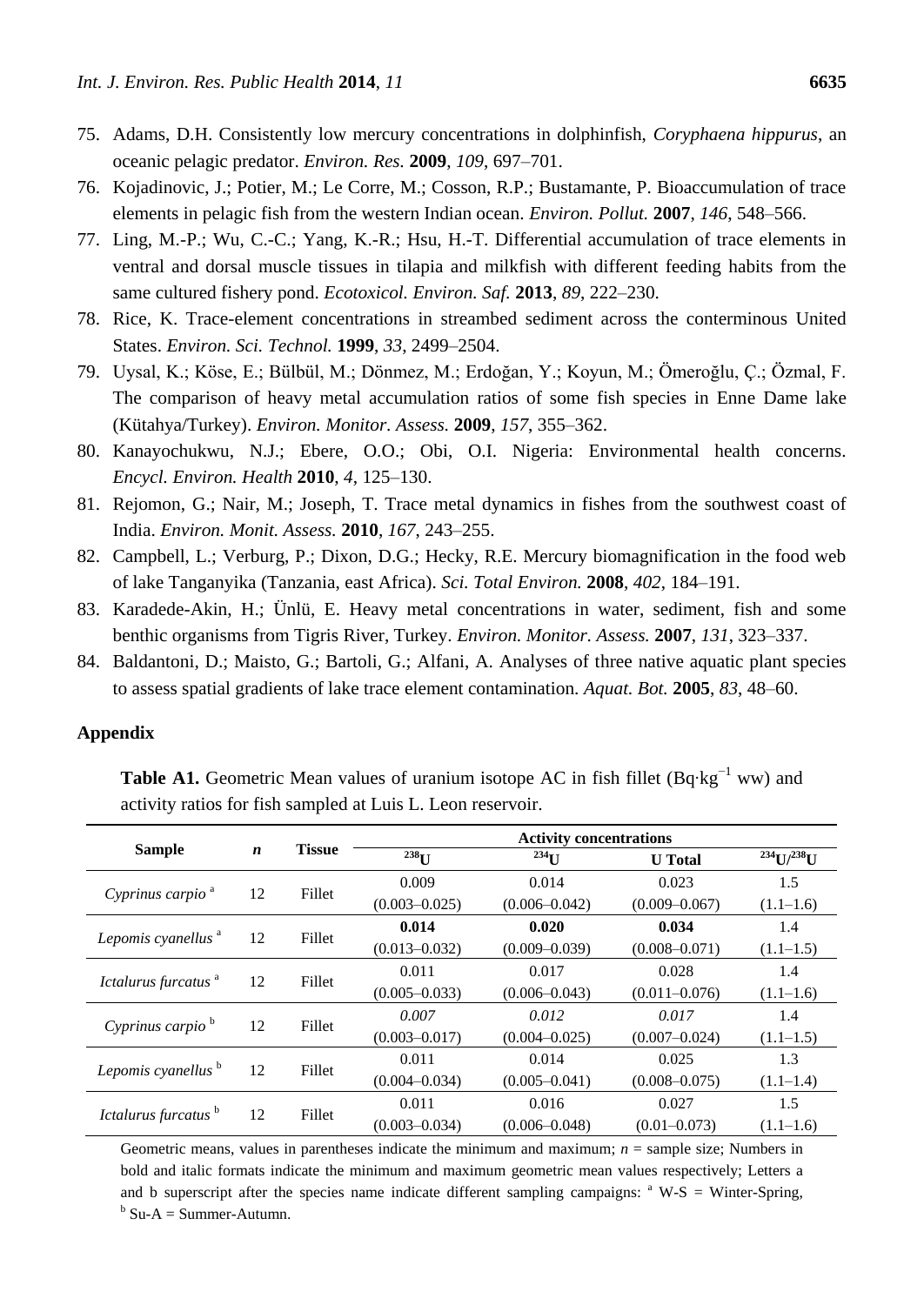|                                 | $\boldsymbol{n}$ |               | <b>Metal(loid)s concentration</b> |                 |                          |                   |                   |             |      |    |
|---------------------------------|------------------|---------------|-----------------------------------|-----------------|--------------------------|-------------------|-------------------|-------------|------|----|
| <b>Sample</b>                   |                  | <b>Tissue</b> | As                                | Cu              | Fe                       | Hg                | Pb                | Zn          |      |    |
|                                 |                  |               | 0.13                              | 0.22            | 6                        | 0.005             | 0.025             | 11          |      |    |
|                                 | 12               | Fillet        | $(0.03 - 0.56)$                   | $(0.07 - 0.39)$ | $(2-11)$                 | $(0.0003 - 0.05)$ | $(0.0003 - 0.32)$ | $(4-18)$    |      |    |
| Cyprinus carpio <sup>a</sup>    | 12               |               | 0.11                              | 0.17            | 10                       | 0.002             | 0.132             | 37          |      |    |
|                                 |                  | Gill          | $(0.03 - 0.3)$                    | $(0.08 - 0.26)$ | $(5-18)$                 | $(0.0004 - 0.04)$ | $(0.018 - 0.21)$  | $(15-74)$   |      |    |
|                                 |                  |               | 0.21                              | 0.18            | $\overline{c}$           | 0.013             | 0.009             | 9           |      |    |
|                                 | 12               | Fillet        | $(0.10 - 0.52)$                   | $(0.06 - 0.39)$ | $(1-6)$                  | $(0.0004 - 0.97)$ | $(0.0003 - 0.28)$ | $(5-17)$    |      |    |
| Lepomis cyanellus <sup>a</sup>  |                  |               | 0.23                              | 0.2             | 8.6                      | 0.009             | 0.12              | 31          |      |    |
|                                 | 12               | Gill          | $(0.1 - 0.7)$                     | $(0.01 - 0.3)$  | $(5-19)$                 | $(0.0003 - 0.25)$ | $(0.011 - 0.38)$  | $(14-64)$   |      |    |
|                                 | 12               |               |                                   | Fillet          | 0.17                     | 0.15              | $\overline{4}$    | 0.033       | 0.05 | 10 |
|                                 |                  |               | $(0.09 - 0.26)$                   | $(0.08 - 0.28)$ | $(0.3-12)$               | $(0.0007 - 0.64)$ | $(0.006 - 0.84)$  | $(7-16)$    |      |    |
| Ictalurus furcatus <sup>a</sup> | 12               |               | 0.2                               | 0.17            | 10                       | 0.016             | 0.02              | 28          |      |    |
|                                 |                  | Gill          | $(0.07 - 0.43)$                   | $(0.08 - 0.25)$ | $(6-16)$                 | $(0.0003 - 0.22)$ | $(0.19 - 0.39)$   | $(14 - 68)$ |      |    |
|                                 | 12               |               | 0.16                              | 0.15            | 3                        | 0.011             | 0.05              | 11          |      |    |
|                                 |                  | Fillet        | $(0.05 - 0.56)$                   | $(0.02 - 0.46)$ | $(1-8)$                  | $(0.0004 - 0.34)$ | $(0.004 - 0.30)$  | $(7-19)$    |      |    |
| Cyprinus carpio <sup>b</sup>    | 12               | Gill          | 0.13                              | 0.14            | 12                       | 0.008             | 0.15              | 39          |      |    |
|                                 |                  |               | $(0.02 - 0.45)$                   | $(0.06 - 0.26)$ | $(8-19)$                 | $(0.0003 - 0.19)$ | $(0.02 - 0.48)$   | $(17 - 85)$ |      |    |
|                                 | 12               | Fillet        | 0.39                              | 0.26            | $\overline{\mathcal{L}}$ | 0.126             | 0.036             | 12          |      |    |
| Lepomis cyanellus <sup>b</sup>  |                  |               | $(0.21 - 0.65)$                   | $(0.08 - 0.62)$ | $(1-12)$                 | $(0.0003 - 1.02)$ | $(0.0003 - 0.14)$ | $(4-18)$    |      |    |
|                                 | 12               | Gill          | 0.43                              | 0.34            | 8                        | 0.022             | 0.26              | 29          |      |    |
|                                 |                  |               | $(0.15 - 0.68)$                   | $(0.19 - 0.58)$ | $(5-15)$                 | $(0.0006 - 0.19)$ | $(0.16 - 0.34)$   | $(15-81)$   |      |    |
|                                 | 12               | Fillet        | 0.13                              | 0.13            | 5                        | 0.12              | 0.08              | 8           |      |    |
| Ictalurus furcatus <sup>b</sup> |                  |               | $(0.04 - 0.28)$                   | $(0.01 - 0.36)$ | $(1-12)$                 | $(0.0005 - 0.88)$ | $(0.002 - 1.48)$  | $(2-16)$    |      |    |
|                                 |                  | Gill          | 0.15                              | 0.23            | 11                       | 0.039             | 0.234             | 33          |      |    |
|                                 | 12               |               | $(0.01 - 0.52)$                   | $(0.14 - 0.40)$ | $(6-18)$                 | $(0.002 - 0.17)$  | $(0.01 - 0.53)$   | $(16-91)$   |      |    |

Table A2. Geometric mean values of metal(loid)s concentration for fillet and gills (mg⋅kg<sup>-1</sup> ww) in fish sampled at Luis L. Leon reservoir.

Geometric means, values in parentheses indicate the minimum and maximum; n = sample size; Numbers in bold and italic indicate the minimum and maximum geometric mean values respectively for studied tissues and metal(loid)s; Letters a and b superscript after the species name indicate different sampling campaigns: <sup>a</sup> W-S = Winter-Spring,  $b$  Su-A = Summer-Autumn.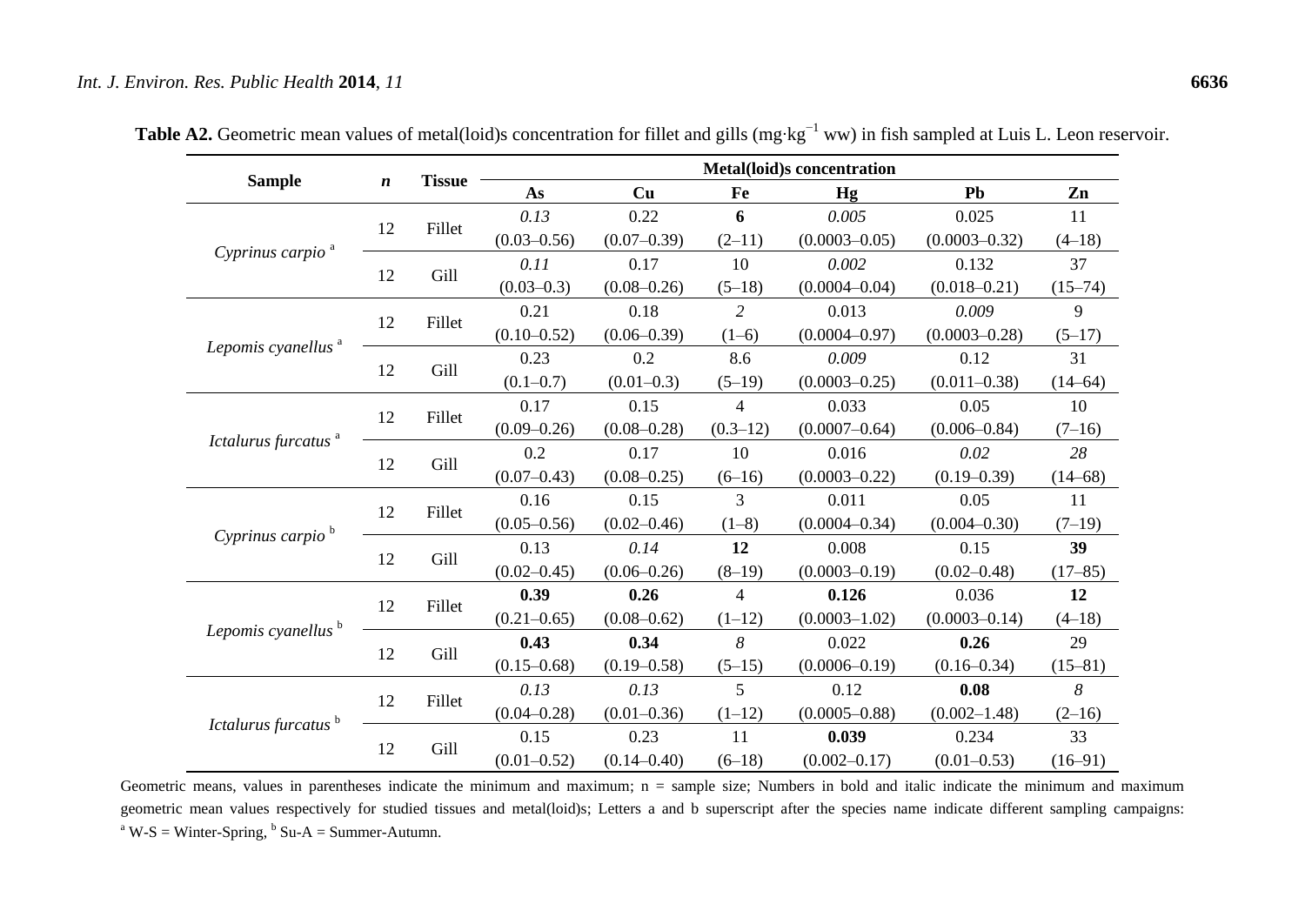# *Int. J. Environ. Res. Public Health* **2014**, *11* **6637**

|                |                                      |                                                                      |                                        | <b>Factor/Interaction</b>                                              |                                                   |                                                                                                                                             |
|----------------|--------------------------------------|----------------------------------------------------------------------|----------------------------------------|------------------------------------------------------------------------|---------------------------------------------------|---------------------------------------------------------------------------------------------------------------------------------------------|
| U/Metal(loid)s | <b>Sampling</b>                      | <b>Species</b>                                                       | <b>Tissue</b>                          | <b>Sampling*Species</b>                                                | <b>Sampling*Tissue</b>                            | <b>Tissue*Species</b>                                                                                                                       |
| $238$ U        |                                      | $C: 0.009$ (b)<br>$I: 0.014$ (ab)<br>$L: 0.015$ (a)                  |                                        |                                                                        |                                                   |                                                                                                                                             |
| As             | $W-S: 0.213(b)$<br>Su-A: $0.270$ (a) | $C: 0.180$ ( <b>b</b> )<br>$I: 0.199$ ( <b>b</b> )<br>$L: 0.347$ (a) |                                        | $Su-A*C: 0.184(b)$<br>$Su-A*I: 0.190(b)$<br>Su-A*L: $0.437(a)$         |                                                   |                                                                                                                                             |
| Cu             |                                      | $C: 0.196$ (a)<br>$I: 0.187$ (a)<br>$L: 0.285$ ( <b>b</b> )          |                                        |                                                                        |                                                   | $F^*C: 0.255$ (ab)<br>$F^*I: 0.168$ (b)<br>$F^*L: 0.258$ (a)<br>$G*C: 0.167$ ( <b>b</b> )<br>$G^*I: 0.206$ ( <b>b</b> )<br>$G^*L: 0.313(a)$ |
| Fe             | $W-S: 6.13(b)$<br>Su-A: $7.90(a)$    | $C: 8.50$ (a)<br>I: 8.31 (a)<br>$L: 4.22$ ( <b>b</b> )               | $F: 5.06$ ( <b>b</b> )<br>G: $8.96(a)$ | $W-S*C: 8.83 (a)$<br>$W-S^*I: 8.07 (a)$<br>$W-S^*L: 1.48$ ( <b>b</b> ) | $Su-A*F: 4.96$ ( <b>b</b> )<br>Su-A*G: $10.8$ (a) | $G*C: 11.7(a)$<br>$G^*I: 10.9$ (a)<br>$G^*L: 4.38$ ( <b>b</b> )                                                                             |
| Hg             |                                      | $C: 0.035$ ( <b>b</b> )<br>$I: 0.197$ (a)<br>L: $0.146$ (a)          | F: 0.189(a)<br>$G: 0.064$ ( <b>b</b> ) |                                                                        |                                                   | $F^*C: 0.046$ ( <b>b</b> )<br>$F^*I: 0.305$ (a)<br>$F^*L: 0.214$ (a)<br>$G*C: 0.025(b)$<br>$G^*I: 0.088(a)$<br>$G^*L: 0.078$ (a)            |
| Pb             | $W-S: 0.149(b)$<br>Su-A: $0.225$ (a) | $C: 0.147$ ( <b>b</b> )<br>$I: 0.267$ (a)<br>$L: 0.147$ ( <b>b</b> ) | F: 0.143(b)<br>$G: 0.231$ (a)          |                                                                        |                                                   |                                                                                                                                             |
| Zn             |                                      |                                                                      | $F: 11.3$ (b)<br>G: $38.7(a)$          |                                                                        |                                                   |                                                                                                                                             |

Table A3. Arithmetic means of uranium (Bq⋅kg<sup>-1</sup> ww) and metal(loid) concentrations (mg⋅kg<sup>-1</sup> ww) with probability values from factors and theirs interaction with significant differences (MANOVA, *p* < 0.05) in fish sampled at Luis L. Leon reservoir.

The numbers give the arithmetic mean values; a and b in parenthesis for each group indicate significant differences at *p* < 0.05 (ANOVA, Tukey *post hoc* test); Bold formats a and b in parenthesis means high significant differences at *p* < 0.01 (ANOVA, Tukey *post hoc* test); W-S = Winter-Spring, Su-A = Summer-Autumn respectively for different sampling campaigns;  $C =$  Cyprinus carpio, I = Ictalurus furcatus, L = Lepomis cyanellus respectively for different species; F = Fillet, G = Gills respectively for different tissues; **\*** Represent the interaction between factors.